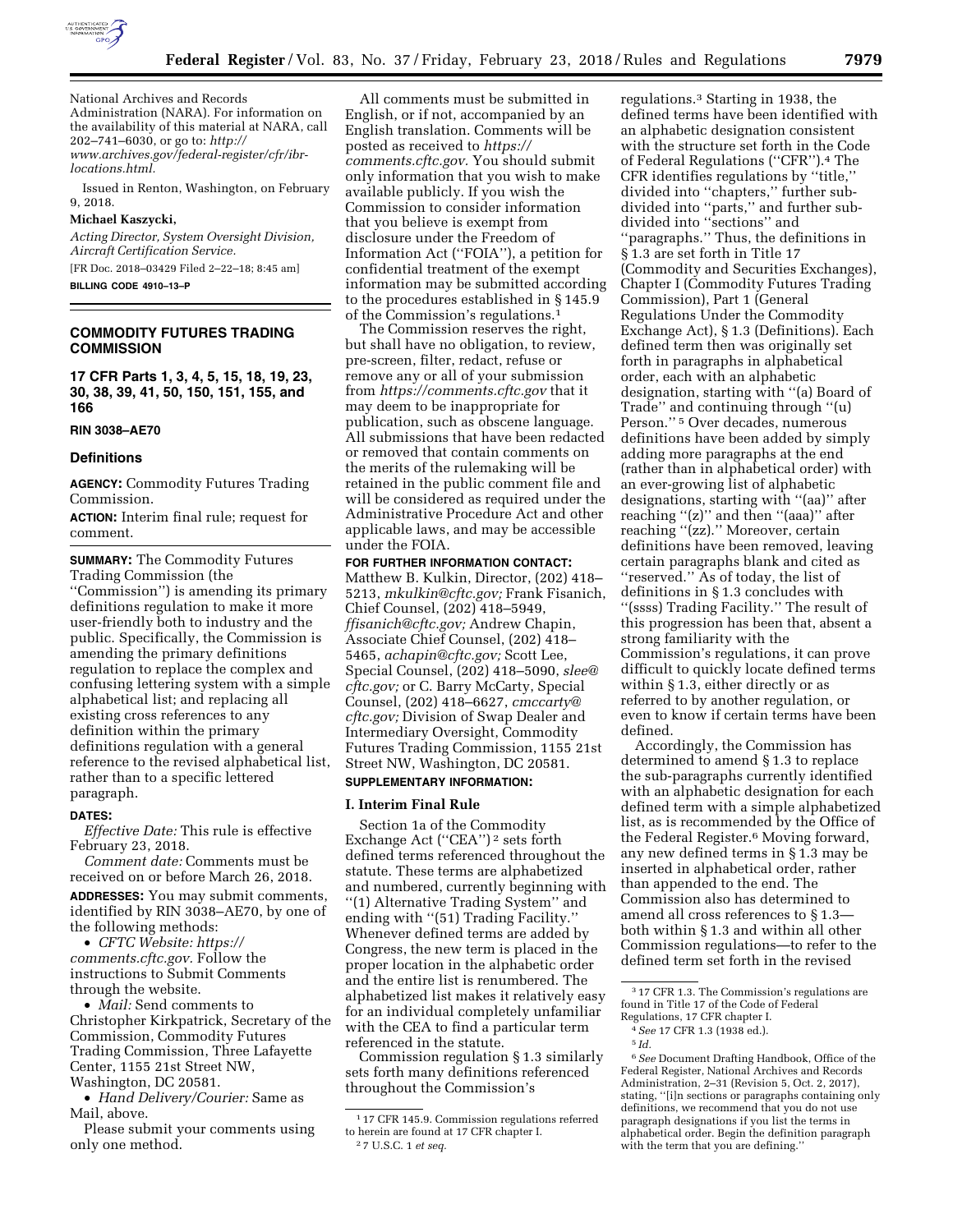alphabetic list, rather than the existing complex and confusing system for subdividing the regulation into paragraphs identified with an alphabetic designation. Further, the Commission has determined to amend certain definitions within § 1.3 to correct certain typographical errors. Collectively, these amendments do not substantively alter any existing definition or other requirement set forth in other Commission regulations.

# **II. Request for Comment on Interim Final Rule**

The Commission invites comments on this interim final rule. For example, the Commission invites comment as to the extent, if any, that the elimination of the paragraph references to particular defined terms in § 1.3 would cause registrants to update or alter existing automated compliance programs and any costs associated with such changes. Comments must be received by the Commission on or before the *comment date* specified under the **DATES** heading in this document. Comments on the interim final rule must be submitted pursuant to the instructions provided above.

# **III. Related Matters**

### *A. Administrative Procedure Act*

The Administrative Procedure Act (''APA'') 7 generally requires a Federal agency to publish a notice of proposed rulemaking in the **Federal Register**. This requirement does not apply, however, when an agency "for good cause finds . . . that notice and public procedure thereon are impracticable, unnecessary, or contrary to the public interest.'' Moreover, while the APA generally requires that an agency publish an adopted rule in the **Federal Register** 30 days before it becomes effective, this requirement does not apply if the agency finds good cause to make the rule effective sooner. In this interim final rulemaking the Commission is, by amendment, reorganizing the definitions in § 1.3 into alphabetical order. No substantive changes are being made to the definitions, only reordering in alphabetical order, deleting the alphabetic identification scheme, revising all cross references to existing § 1.3 definitions, and correcting certain typographical errors. Similarly, related regulations which include cross references to § 1.3 will be amended to reflect the elimination of the alphabetic identification scheme. Because the interim final rule does not alter in any way the substantive definitions and

related regulations, the advance notice and public comment procedure that is generally required pursuant to the APA is not necessary in the present instance. For good cause, the Commission therefore finds that publication of a notice of proposed rulemaking in the **Federal Register** is unnecessary. Similarly, since the interim final rule simply reorganizes all definitions into alphabetical order in § 1.3, eliminates the alphabetic identification scheme, harmonizes related regulations, and corrects certain typographical errors, the Commission, for good cause, finds no transitional period, after publication in the **Federal Register**, is necessary before the amendments made by this interim final rule become effective. Accordingly, this interim final rule shall be effective immediately upon publication in the **Federal Register**.

## *B. Paperwork Reduction Act*

The Paperwork Reduction Act (''PRA'') imposes certain requirements on Federal agencies in connection with their conducting or sponsoring any collection of information as defined by the PRA.8 Under the PRA, an agency may not conduct or sponsor, and a person is not required to respond to, a collection of information unless it displays a currently valid control number from the Office of Management and Budget (''OMB''). Since this interim final rule serves to clarify, by amendment, the scope of an already existing regulatory provision, the Commission has determined that the interim final rule will not impose any new information collection requirements that require approval of OMB under the PRA.

### *C. Regulatory Flexibility Act*

The Regulatory Flexibility Act (''RFA'') requires that Federal agencies consider whether the rules that they issue will have a significant economic impact on a substantial number of small entities and, if so, to provide a regulatory flexibility analysis respecting the impact.9 By reorganizing the definitions set forth in § 1.3 into alphabetical order and updating all related cross references throughout all Commission regulations, this interim final rule serves to clarify its regulations. Therefore, the Commission has determined that this interim final rule will not have a significant economic impact on a substantial number of small entities.

## *D. Cost-Benefit Considerations*

Section 15(a) of the CEA 10 requires the Commission to consider the costs and benefits of its actions before promulgating a regulation under the CEA or issuing certain orders. Section 15(a) further specifies that the costs and benefits shall be evaluated in light of five broad areas of market and public concern: (1) Protection of market participants and the public; (2) efficiency, competitiveness, and financial integrity of the futures markets; (3) price discovery; (4) sound risk management practices; and (5) other public interest considerations. The Commission considers the costs and benefits resulting from its discretionary determinations with respect to the section 15(a) factors.

The interim final rule does not represent an exercise of Commission discretion that alters substantive rights and obligations imposed by statute and current Commission rules. As discussed earlier, the interim final rule merely reorganizes the existing definitions in § 1.3 into alphabetical order, deletes the outdated lettering scheme, and revises § 1.3 and related regulations to reflect the deleted lettering scheme. As such, substantively, the interim final rule poses no incremental costs or benefits relative to the regulatory requirements that are now in force.

This interim final rule does have a discretionary element. By issuing the interim final rule, the Commission is exercising its discretion to clarify, by amendment, the definitions currently in force. By alphabetizing the definitions, the interim final rule addresses a potential source of uncertainty for market participants, which promotes the public interest in market integrity and regulatory clarity. The Commission recognizes that this discretionary act of clarification may result in some administrative costs to market participants. However, the Commission believes any such costs will not be material.

# **List of Subjects**

## *17 CFR Part 1*

Commodity futures, Reporting and recordkeeping requirements.

## *17 CFR Part 3*

Administrative practice and procedure, Commodity futures, Reporting and recordkeeping requirements.

<sup>7</sup>*See* 5 U.S.C. 553 *et seq.* 

<sup>8</sup>*See* 44 U.S.C. 3501 *et seq.* 

<sup>9</sup>*See* 5 U.S.C. 601 *et seq.* 10 7 U.S.C. 19(a).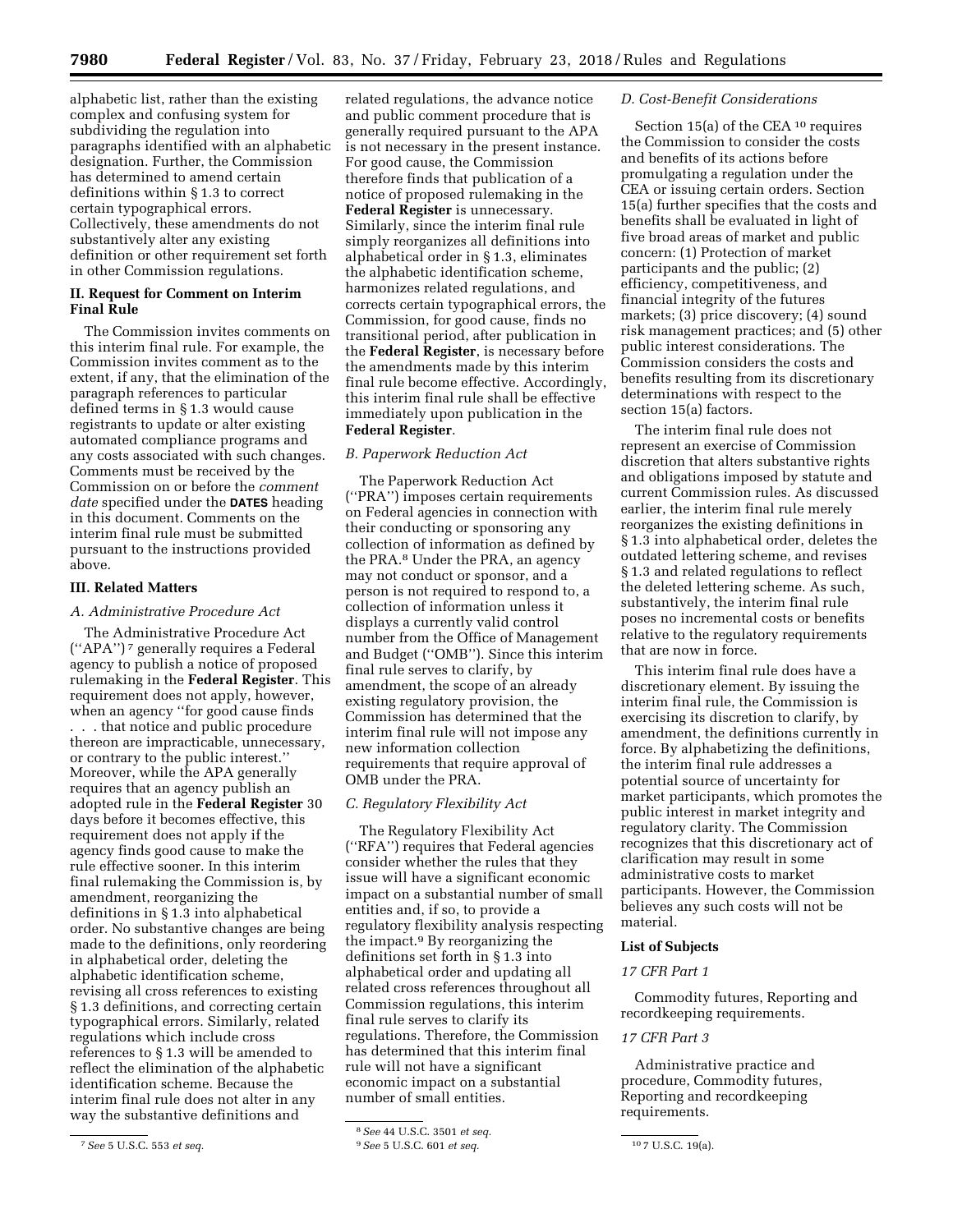## *17 CFR Part 4*

Advertising, Brokers, Commodity futures, Consumer protection, Reporting and recordkeeping requirements.

#### *17 CFR Part 5*

Commodity futures, Consumer protection, Foreign currencies, Reporting and recordkeeping requirements, Securities, Trade practices.

# *17 CFR Part 15*

Brokers, Reporting and recordkeeping requirements.

#### *17 CFR Part 18*

Reporting and recordkeeping requirements.

#### *17 CFR Part 19*

Cotton, Grains, Reporting and recordkeeping requirements.

# *17 CFR Part 23*

Swaps.

*17 CFR Part 30* 

Consumer protection, Fraud.

#### *17 CFR Part 38*

Commodity futures, Reporting and recordkeeping requirements.

#### *17 CFR Part 39*

Consumer protection, Reporting and recordkeeping requirements.

#### *17 CFR Part 41*

Brokers, Reporting and recordkeeping requirements, Securities.

#### *17 CFR Part 50*

Business and industry, Swaps.

*17 CFR Part 150* 

Cotton, Grains.

# *17 CFR Part 151*

Swaps.

## *17 CFR Part 155*

Brokers, Reporting and recordkeeping requirements.

## *17 CFR Part 166*

Brokers, Commodity futures, Consumer protection, Reporting and recordkeeping requirements.

For the reasons set forth in the preamble, the Commodity Futures Trading Commission amends 17 CFR chapter I as follows:

# **PART 1—GENERAL REGULATIONS UNDER THE COMMODITY EXCHANGE ACT**

■ 1. The authority citation for part 1 continues to read as follows:

**Authority:** 7 U.S.C. 1a, 2, 5, 6, 6a, 6b, 6c, 6d, 6e, 6f, 6g, 6h, 6i, 6k, 6l, 6m, 6n, 6o, 6p, 6r, 6s, 7, 7a–1, 7a–2, 7b, 7b–3, 8, 9, 10a, 12, 12a, 12c, 13a, 13a–1, 16, 16a, 19, 21, 23, and 24 (2012).

■ 2. Amend § 1.3 as follows:

■ a. Republish the introductory text of § 1.3;

■ b. Remove paragraph designations (a) through (ssss) and reorder those definitions paragraphs in correct alphabetical order;

■ c. Revise the definitions of ''Bona fide hedging transactions and positions for excluded commodities," "Category of swaps; major swap category,'' ''Commodity option transaction; commodity option,'' ''Commodity trading advisor,'' ''Customer,'' ''Customer account,'' ''Eligible contract participant,'' ''Financial entity; highly leveraged,'' ''Futures contracts on certain foreign sovereign debt,'' ''Futures customer,'' ''Hedging or mitigating commercial risk,'' ''Major Swap Participant,'' ''Meaning of 'issuers of securities in a narrow-based security index' as used in the definition of 'security-based swap' as applied to index credit default swaps,'' ''Meaning of 'narrow-based security index' used in the definition of 'security-based swap' as applied to index credit default swaps,'' ''Narrow-based security index as used in the definition of 'securitybased swap,'" "Substantial counterparty exposure,'' ''Substantial position,'' ''Swap,'' and ''Swap Dealer.'' The revisions read as follows:

# **§ 1.3 Definitions.**

Words used in the singular form in the rules and regulations in this chapter shall be deemed to import the plural and vice versa, as the context may require. The following terms, as used in the Commodity Exchange Act, or in the rules and regulations in this chapter, shall have the meanings hereby assigned to them, unless the context otherwise requires:

\* \* \* \* \*

*Bona fide hedging transactions and positions for excluded commodities*—(1) *General definition.* Bona fide hedging transactions and positions shall mean any agreement, contract or transaction in an excluded commodity on a designated contract market or swap execution facility that is a trading facility, where such transactions or positions normally represent a substitute for transactions to be made or positions to be taken at a later time in a physical marketing channel, and where they are economically appropriate to the reduction of risks in the conduct and management of a

commercial enterprise, and where they arise from:

(i) The potential change in the value of assets which a person owns, produces, manufactures, processes, or merchandises or anticipates owning, producing, manufacturing, processing, or merchandising,

(ii) The potential change in the value of liabilities which a person owns or anticipates incurring, or

(iii) The potential change in the value of services which a person provides, purchases, or anticipates providing or purchasing.

(iv) Notwithstanding the foregoing, no transactions or positions shall be classified as bona fide hedging unless their purpose is to offset price risks incidental to commercial cash or spot operations and such positions are established and liquidated in an orderly manner in accordance with sound commercial practices and, for transactions or positions on contract markets subject to trading and position limits in effect pursuant to section 4a of the Act, unless the provisions of paragraphs (2) and (3) of this definition have been satisfied.

(2) *Enumerated hedging transactions.*  The definitions of bona fide hedging transactions and positions in paragraph (1) of this definition includes, but is not limited to, the following specific transactions and positions:

(i) Sales of any agreement, contract, or transaction in an excluded commodity on a designated contract market or swap execution facility that is a trading facility which do not exceed in quantity:

(A) Ownership or fixed-price purchase of the same cash commodity by the same person; and

(B) Twelve months' unsold anticipated production of the same commodity by the same person provided that no such position is maintained in any agreement, contract or transaction during the five last trading days.

(ii) Purchases of any agreement, contract or transaction in an excluded commodity on a designated contract market or swap execution facility that is a trading facility which do not exceed in quantity:

(A) The fixed-price sale of the same cash commodity by the same person;

(B) The quantity equivalent of fixedprice sales of the cash products and byproducts of such commodity by the same person; and

(C) Twelve months' unfilled anticipated requirements of the same cash commodity for processing, manufacturing, or feeding by the same person, provided that such transactions and positions in the five last trading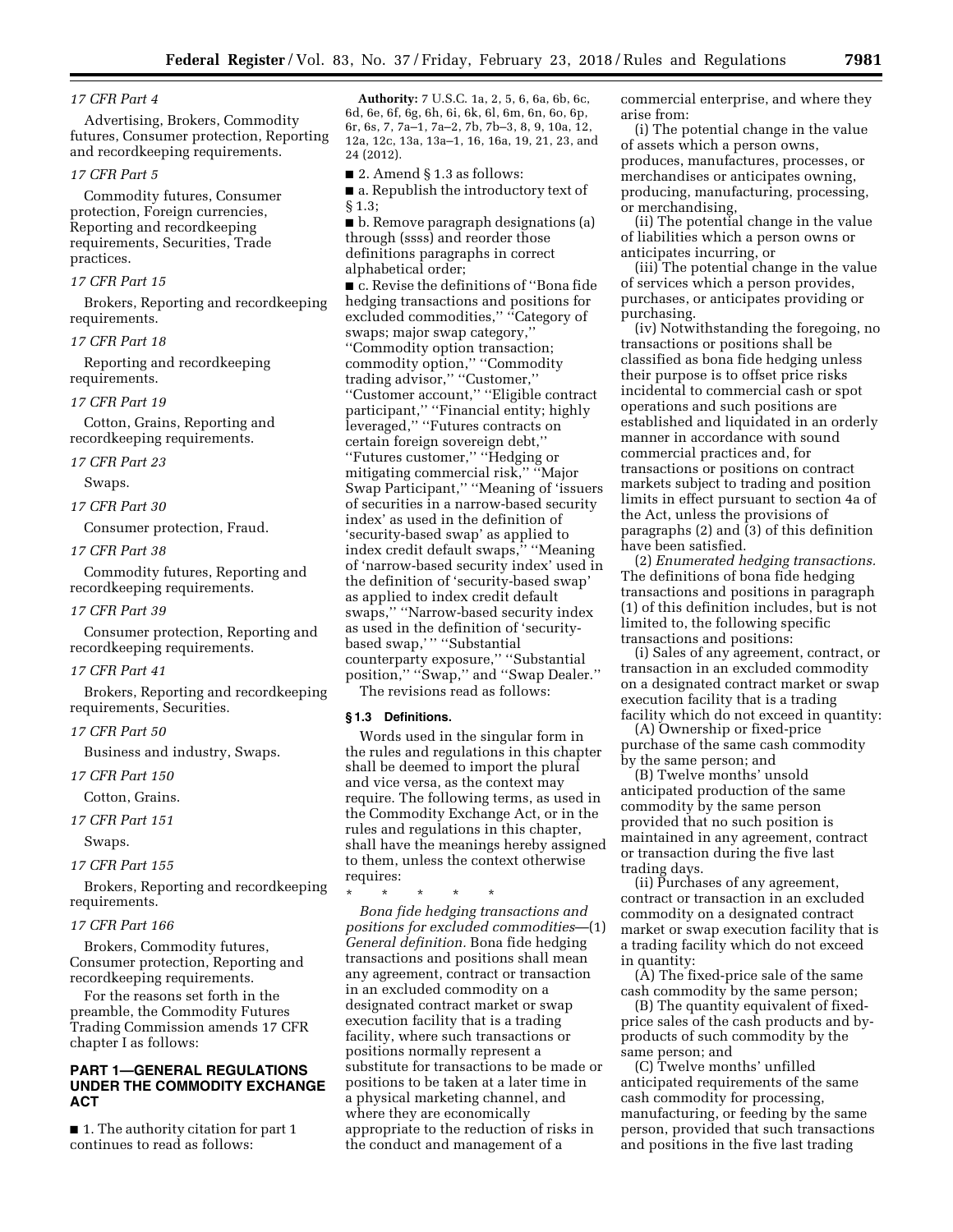days of any agreement, contract or transaction do not exceed the person's unfilled anticipated requirements of the same cash commodity for that month and for the next succeeding month.

(iii) Offsetting sales and purchases in any agreement, contract or transaction in an excluded commodity on a designated contract market or swap execution facility that is a trading facility which do not exceed in quantity that amount of the same cash commodity which has been bought and sold by the same person at unfixed prices basis different delivery months of the contract market, provided that no such position is maintained in any agreement, contract or transaction during the five last trading days.

(iv) Purchases or sales by an agent who does not own or has not contracted to sell or purchase the offsetting cash commodity at a fixed price, provided that the agent is responsible for the merchandising of the cash position that is being offset, and the agent has a contractual arrangement with the person who owns the commodity or has the cash market commitment being offset.

(v) Sales and purchases described in paragraphs (2)(i) through (iv) of this definition may also be offset other than by the same quantity of the same cash commodity, provided that the fluctuations in value of the position for in any agreement, contract or transaction are substantially related to the fluctuations in value of the actual or anticipated cash position, and provided that the positions in any agreement, contract or transaction shall not be maintained during the five last trading days.

(3) *Non-Enumerated cases.* A designated contract market or swap execution facility that is a trading facility may recognize, consistent with the purposes of this definition, transactions and positions other than those enumerated in paragraph (2) of this definition as bona fide hedging. Prior to recognizing such nonenumerated transactions and positions, the designated contract market or swap execution facility that is a trading facility shall submit such rules for Commission review under section 5c of the Act and part 40 of this chapter.

\* \* \* \* \* *Category of swaps; major swap category.* For purposes of section 1a(33) of the Act, 7 U.S.C. 1a(33), and the definition of *major swap participant* in this section, the terms *major swap category, category of swaps* and any similar terms mean any of the categories of swaps listed below. For the avoidance of doubt, the term *swap* as it is used in

this definition has the meaning set forth in section 1a(47) of the Act, 7 U.S.C. 1a(47), and the rules thereunder.

(1) *Rate swaps.* Any swap which is primarily based on one or more reference rates, including but not limited to any swap of payments determined by fixed and floating interest rates, currency exchange rates, inflation rates or other monetary rates, any foreign exchange swap, as defined in section 1a(25) of the Act, 7 U.S.C. 1a(25), and any foreign exchange option other than an option to deliver currency.

(2) *Credit swaps.* Any swap that is primarily based on instruments of indebtedness, including but not limited to any swap primarily based on one or more broad-based indices related to debt instruments or loans, and any swap that is an index credit default swap or total return swap on one or more indices of debt instruments.

(3) *Equity swaps.* Any swap that is primarily based on equity securities, including but not limited to any swap based on one or more broad-based indices of equity securities and any total return swap on one or more equity indices.

(4) *Other commodity swaps.* Any swap that is not included in the rate swap, credit swap or equity swap categories.

\* \* \* \* \* *Commodity option transaction; commodity option.* These terms each mean any transaction or agreement in interstate commerce which is or is held out to be of the character of, or is commonly known to the trade as, an ''option,'' ''privilege,'' ''indemnity,'' ''bid,'' ''offer,'' ''call,'' ''put,'' ''advance guaranty,'' or ''decline guaranty,'' and which is subject to regulation under the Act and the regulations in this chapter. \* \* \* \* \*

*Commodity trading advisor.* (1) This term means any person who, for compensation or profit, engages in the business of advising others, either directly or through publications, writings or electronic media, as to the value of or the advisability of trading in any contract of sale of a commodity for future delivery, security futures product, or swap; any agreement, contract or transaction described in section  $2(c)(2)(C)(i)$  or section 2(c)(2)(D)(i) of the Act; any commodity option authorized under section 4c of the Act; any leverage transaction authorized under section 19 of the Act; any person registered with the Commission as a commodity trading advisor; or any person, who, for compensation or profit, and as part of a regular business, issues or promulgates

analyses or reports concerning any of the foregoing. The term does not include:

(i) Any bank or trust company or any person acting as an employee thereof;

(ii) Any news reporter, news columnist, or news editor of the print or electronic media or any lawyer, accountant, or teacher;

(iii) Any floor broker or futures commission merchant;

(iv) The publisher or producer of any print or electronic data of general and regular dissemination, including its employees;

(v) The named fiduciary, or trustee, of any defined benefit plan which is subject to the provisions of the Employee Retirement Income Security Act of 1974, or any fiduciary whose sole business is to advise that plan;

(vi) Any contract market; and (vii) Such other persons not within the intent of this definition as the Commission may specify by rule, regulation or order: *Provided,* That the furnishing of such services by the foregoing persons is solely incidental to the conduct of their business or profession: *Provided further,* That the Commission, by rule or regulation, may include within this definition, any person advising as to the value of commodities or issuing reports or analyses concerning commodities, if the Commission determines that such rule or regulation will effectuate the purposes of this provision.

(2) *Client.* This term, as it relates to a commodity trading advisor, means any person:

(i) To whom a commodity trading advisor provides advice, for compensation or profit, either directly or through publications, writings, or electronic media, as to the value of, or the advisability of trading in, any contract of sale of a commodity for future delivery, security futures product or swap; any agreement, contract or transaction described in section  $2(c)(2)(C)(i)$  or section  $2(c)(2)(D)(i)$  of the Act; any commodity option authorized under section 4c of the Act; any leverage transaction authorized under section 19 of the Act; or

(ii) To whom, for compensation or profit, and as part of a regular business, the commodity trading advisor issues or promulgates analyses or reports concerning any of the activities referred to in the definition of commodity trading advisor in this section. The term client includes, without limitation, any subscriber of a commodity trading advisor.

\* \* \* \* \*

*Customer.* This term means any person who uses a futures commission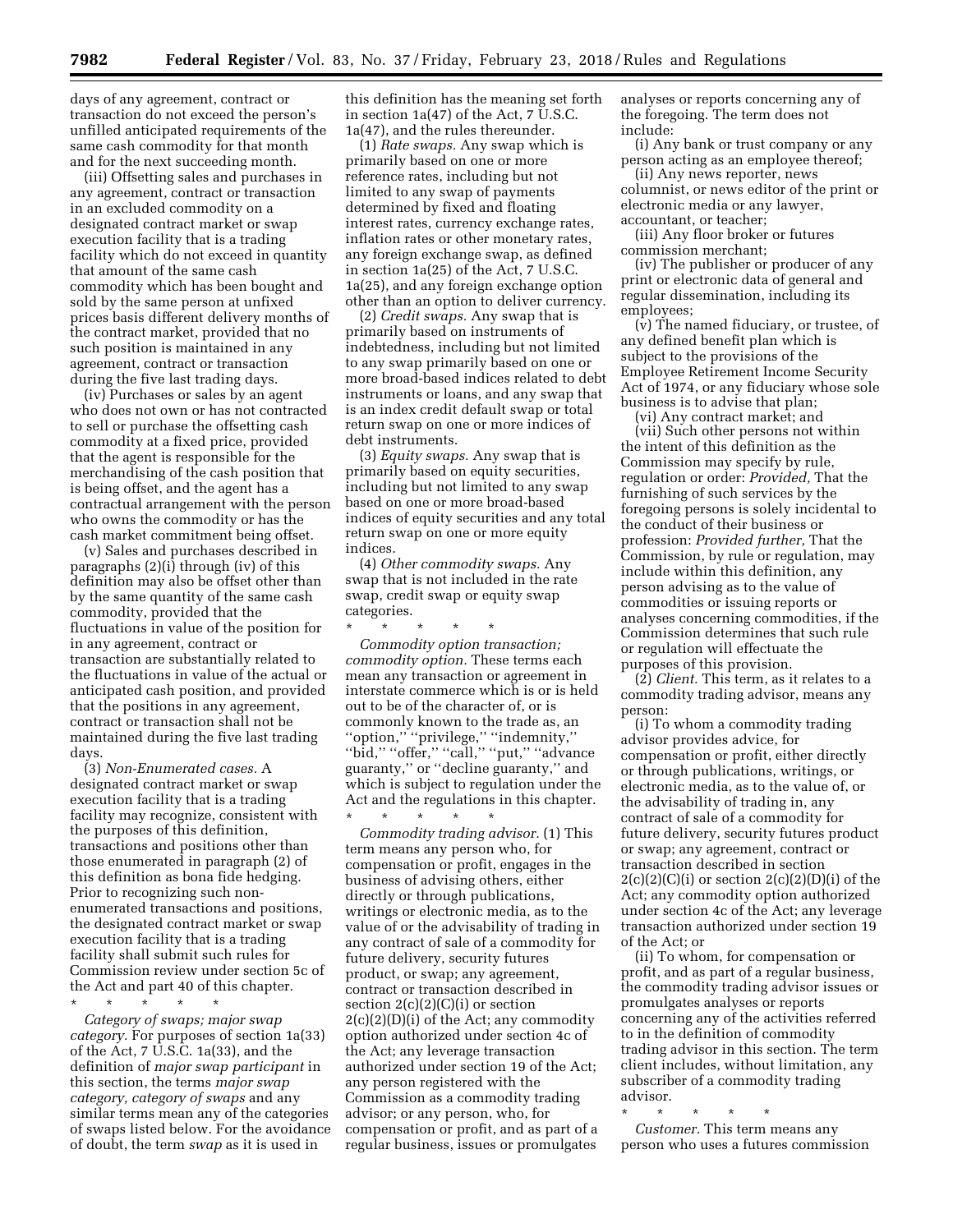merchant, introducing broker, commodity trading advisor, or commodity pool operator as an agent in connection with trading in any commodity interest; *Provided, however,*  an owner or holder of a proprietary account as defined in this section shall not be deemed to be a customer within the meaning of section 4d of the Act, the regulations that implement sections 4d and 4f of the Act and § 1.35, and such an owner or holder of such a proprietary account shall otherwise be deemed to be a customer within the meaning of the Act and §§ 1.37 and 1.46 and all other sections of these rules, regulations, and orders which do not implement sections 4d and 4f of the Act.

*Customer account.* This term references both a Cleared Swaps Customer Account and a Futures Account, as defined in this section.

\* \* \* \* \* *Eligible contract participant.* This term has the meaning set forth in section 1a(18) of the Act, except that:

(1) A major swap participant, as defined in section 1a(33) of the Act and in this section, is an eligible contract participant;

(2) A swap dealer, as defined in section 1a(49) of the Act and in this section, is an eligible contract participant;

(3) A major security-based swap participant, as defined in section 3(a)(67) of the Securities Exchange Act of 1934 and § 240.3a67–1 of this title, is an eligible contract participant;

(4) A security-based swap dealer, as defined in section 3(a)(71) of the Securities Exchange Act of 1934 and § 240.3a71–1 of this title, is an eligible contract participant;

(5)(i) A transaction-level commodity pool with one or more direct participants that is not an eligible contract participant is not itself an eligible contract participant under either section 1a(18)(A)(iv) or section  $1a(18)(A)(v)$  of the Act for purposes of entering into transactions described in sections  $2(c)(2)(B)(vi)$  and  $2(c)(2)(C)(vii)$ of the Act; and

(ii) In determining whether a commodity pool that is a direct participant in a transaction-level commodity pool is an eligible contract participant for purposes of paragraph (5)(i) of this definition, the participants in the commodity pool that is a direct participant in the transaction-level commodity pool shall not be considered unless the transaction-level commodity pool, any commodity pool holding a direct or indirect interest in such transaction-level commodity pool, or any commodity pool in which such

transaction-level commodity pool holds a direct or indirect interest, has been structured to evade subtitle A of Title VII of the Dodd-Frank Wall Street Reform and Consumer Protection Act by permitting persons that are not eligible contract participants to participate in agreements, contracts, or transactions described in section 2(c)(2)(B)(i) or section 2(c)(2)(C)(i) of the Act;

(6) A commodity pool that does not have total assets exceeding \$5,000,000 or that is not operated by a person described in subclause (A)(iv)(II) of section 1a(18) of the Act is not an eligible contract participant pursuant to clause  $(A)(v)$  of such section;

(7)(i) For purposes of a swap (but not a security-based swap, security-based swap agreement or mixed swap) used to hedge or mitigate commercial risk, an entity may, in determining its net worth for purposes of section  $1a(18)(A)(v)(III)$ of the Act, include the net worth of any owner of such entity, provided that all the owners of such entity are eligible contract participants;

(ii)(A) For purposes of identifying the owners of an entity under paragraph (7)(i) of this definition, any person holding a direct ownership interest in such entity shall be considered to be an owner of such entity; provided, however, that any shell company shall be disregarded, and the owners of such shell company shall be considered to be the owners of any entity owned by such shell company;

(B) For purposes of paragraph (7)(ii)(A) of this definition, the term *shell company* means any entity that limits its holdings to direct or indirect interests in entities that are relying on this paragraph (7); and

(C) In determining whether an owner of an entity is an eligible contract participant for purposes of paragraph (7)(i) of this definition, an individual may be considered to be a proprietorship eligible contract participant only if the individual—

(*1*) Has an active role in operating a business other than an entity;

(*2*) Directly owns all of the assets of the business;

(*3*) Directly is responsible for all of the liabilities of the business; and

(*4*) Acquires its interest in the entity seeking to qualify as an eligible contract participant under paragraph (7)(i) of this definition in connection with the operation of the individual's proprietorship or to manage the risk associated with an asset or liability owned or incurred or reasonably likely to be owned or incurred by the individual in the operation of the individual's proprietorship; and

(iii) For purposes of paragraph (7)(i) of this definition, a swap is used to hedge or mitigate commercial risk if the swap complies with the conditions in the definition in this section of hedging or mitigating commercial risk; and

(8) Notwithstanding section  $1a(18)(A)(iv)$  of the Act and paragraph (5) of this definition, a commodity pool that enters into an agreement, contract, or transaction described in section  $2(c)(2)(B)(i)$  or section  $2(c)(2)(C)(i)(I)$  of the Act is an eligible contract participant with respect to such agreement, contract, or transaction, regardless of whether each participant in such commodity pool is an eligible contract participant, if all of the following conditions are satisfied:

(i) The commodity pool is not formed for the purpose of evading regulation under section  $2(c)(2)(B)$  or section 2(c)(2)(C) of the Act or related Commission rules, regulations or orders;

(ii) The commodity pool has total assets exceeding \$10,000,000; and

(iii) The commodity pool is formed and operated by a registered commodity pool operator or by a commodity pool operator who is exempt from registration as such pursuant to § 4.13(a)(3) of this chapter.

*Financial entity; highly leveraged.* (1) For purposes of section 1a(33) of the Act, 7 U.S.C. 1a(33), and the definition of a *major swap participant* in this section, the term *financial entity* means:

(i) A security-based swap dealer;

\* \* \* \* \*

(ii) A major security-based swap participant;

(iii) A commodity pool as defined in section 1a(10) of the Act, 7 U.S.C. 1a(10);

(iv) A private fund as defined in section 202(a) of the Investment Advisers Act of 1940, 15 U.S.C. 80b–  $2(a)$ ;

(v) An employee benefit plan as defined in paragraphs (3) and (32) of section 3 of the Employee Retirement Income Security Act of 1974, 29 U.S.C. 1002; and

(vi) A person predominantly engaged in activities that are in the business of banking or financial in nature, as defined in section 4(k) of the Bank Holding Company Act of 1956, 12 U.S.C. 1843(k).

(2) For purposes of section 1a(33) of the Act, 7 U.S.C. 1a(33), and the definition of a major swap participant in this section, the term highly leveraged means the existence of a ratio of an entity's total liabilities to equity in excess of 12 to 1 as measured at the close of business on the last business day of the applicable fiscal quarter. For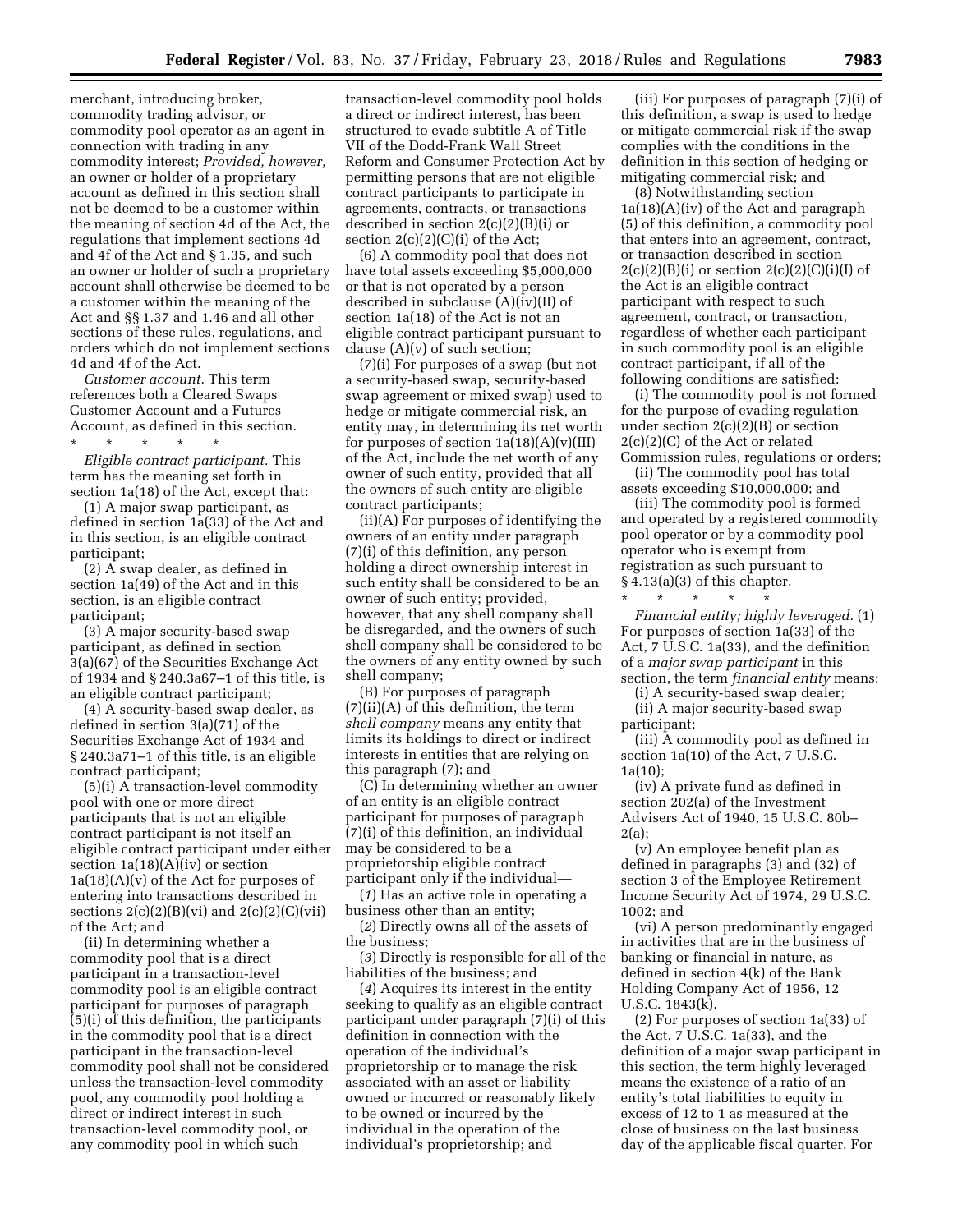this purpose, liabilities and equity should each be determined in accordance with U.S. generally accepted accounting principles; provided, however, that a person that is an employee benefit plan, as defined in paragraphs (3) and (32) of section 3 of the Employee Retirement Income Security Act of 1974, 29 U.S.C. 1002, may exclude obligations to pay benefits to plan participants from the calculation of liabilities and substitute the total value of plan assets for equity.

\* \* \* \* \*

*Futures contracts on certain foreign sovereign debt.* The term *security-based swap* as used in section 3(a)(68) of the Securities Exchange Act of 1934 (15 U.S.C. 78c(a)(68)), as incorporated in section 1a(42) of the Commodity Exchange Act, does not include an agreement, contract, or transaction that is based on or references a qualifying foreign futures contract (as defined in rule 3a12–8 under the Securities Exchange Act of 1934 (17 CFR 240.3a12–8)) on the debt securities of any one or more of the foreign governments enumerated in rule 3a12– 8 under the Securities Exchange Act of 1934 (17 CFR 240.3a12–8), provided that such agreement, contract, or transaction satisfies the following conditions:

(1) The futures contract that the agreement, contract, or transaction references or upon which the agreement, contract, or transaction is based is a qualifying foreign futures contract that satisfies the conditions of rule 3a12–8 under the Securities Exchange Act of 1934 (17 CFR 240.3a12–8) applicable to qualifying foreign futures contracts;

(2) The agreement, contract, or transaction is traded on or through a board of trade (as defined in the Commodity Exchange Act);

(3) The debt securities upon which the qualifying foreign futures contract is based or referenced and any security used to determine the cash settlement amount pursuant to paragraph (4) of this definition were not registered under the Securities Act of 1933 (15 U.S.C. 77 *et seq.*) or the subject of any American depositary receipt registered under the Securities Act of 1933;

(4) The agreement, contract, or transaction may only be cash settled; and

(5) The agreement, contract or transaction is not entered into by the issuer of the debt securities upon which the qualifying foreign futures contract is based or referenced (including any security used to determine the cash payment due on settlement of such

agreement, contract or transaction), an affiliate (as defined in the Securities Act of 1933 (15 U.S.C. 77 *et seq.*) and the rules and regulations thereunder) of the issuer, or an underwriter of such issuer's debt securities.

*Futures customer.* This term means any person who uses a futures commission merchant, introducing broker, commodity trading advisor, or commodity pool operator as an agent in connection with trading in any contract for the purchase of sale of a commodity for future delivery or any option on such contract; *Provided, however,* an owner or holder of a proprietary account as defined in this section shall not be deemed to be a futures customer within the meaning of sections 4d(a) and 4d(b) of the Act, the regulations in this chapter that implement sections 4d and 4f of the Act and § 1.35, and such an owner or holder of such a proprietary account shall otherwise be deemed to be a futures customer within the meaning of the Act and §§ 1.37 and 1.46 and all other sections of these rules, regulations, and orders which do not implement sections 4d and 4f of the Act. \* \* \* \* \*

*Hedging or mitigating commercial risk.* For purposes of section 1a(33) of the Act, 7 U.S.C. 1a(33) and the definition of a major swap participant in this section, a swap position is held for the purpose of hedging or mitigating commercial risk when:

(1) Such position:

(i) Is economically appropriate to the reduction of risks in the conduct and management of a commercial enterprise (or of a majority-owned affiliate of the enterprise), where the risks arise from:

(A) The potential change in the value of assets that a person owns, produces, manufactures, processes, or merchandises or reasonably anticipates owning, producing, manufacturing, processing, or merchandising in the ordinary course of business of the enterprise;

(B) The potential change in the value of liabilities that a person has incurred or reasonably anticipates incurring in the ordinary course of business of the enterprise; or

(C) The potential change in the value of services that a person provides, purchases, or reasonably anticipates providing or purchasing in the ordinary course of business of the enterprise;

(D) The potential change in the value of assets, services, inputs, products, or commodities that a person owns, produces, manufactures, processes, merchandises, leases, or sells, or reasonably anticipates owning, producing, manufacturing, processing,

merchandising, leasing, or selling in the ordinary course of business of the enterprise;

(E) Any potential change in value related to any of the foregoing arising from interest, currency, or foreign exchange rate movements associated with such assets, liabilities, services, inputs, products, or commodities; or

(F) Any fluctuation in interest, currency, or foreign exchange rate exposures arising from a person's current or anticipated assets or liabilities; or

(ii) Qualifies as bona fide hedging for purposes of an exemption from position limits under the Act; or

(iii) Qualifies for hedging treatment under:

(A) Financial Accounting Standards Board Accounting Standards Codification Topic 815, Derivatives and Hedging (formerly known as Statement No. 133); or

(B) Governmental Accounting Standards Board Statement 53, Accounting and Financial Reporting for Derivative Instruments; and

(2) Such position is:

(i) Not held for a purpose that is in the nature of speculation, investing or trading; and

(ii) Not held to hedge or mitigate the risk of another swap or security-based swap position, unless that other position itself is held for the purpose of hedging or mitigating commercial risk as defined by this definition or § 240.3a67–4 of this title.

\* \* \* \* \* *Major swap participant—*(1) *In general.* The term *major swap participant* means any person:

(i) That is not a swap dealer; and

(ii)(A) That maintains a substantial position in swaps for any of the major swap categories, excluding both positions held for hedging or mitigating commercial risk, and positions maintained by any employee benefit plan (or any contract held by such a plan) as defined in paragraphs (3) and (32) of section 3 of the Employee Retirement Income Security Act of 1974, 29 U.S.C. 1002, for the primary purpose of hedging or mitigating any risk directly associated with the operation of the plan;

(B) Whose outstanding swaps create substantial counterparty exposure that could have serious adverse effects on the financial stability of the United States banking system or financial markets; or

(C) That is a financial entity that: (*1*) Is highly leveraged relative to the amount of capital such entity holds and that is not subject to capital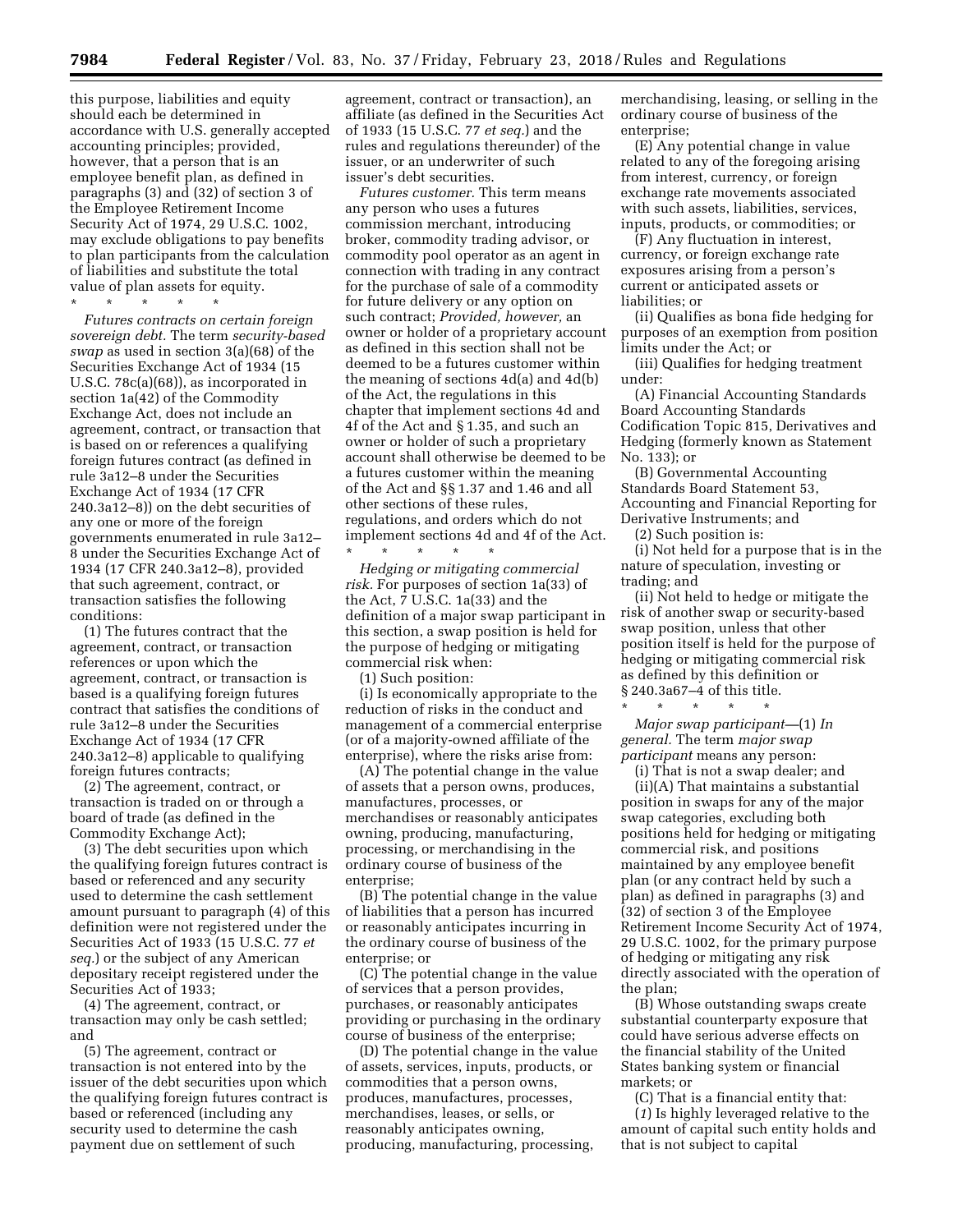requirements established by an appropriate Federal banking agency (as defined in section 1a(2) of the Act, 7 U.S.C. 1a(2)); and

(*2*) Maintains a substantial position in outstanding swaps in any major swap category.

(2) *Scope of designation.* A person that is a major swap participant shall be deemed to be a major swap participant with respect to each swap it enters into, regardless of the category of the swap or the person's activities in connection with the swap. However, if a person makes an application to limit its designation as a major swap participant to specified categories of swaps, the Commission shall determine whether the person's designation as a major swap participant shall be so limited. If the Commission grants such limited designation, such limited designation major swap participant shall be deemed to be a major swap participant with respect to each swap it enters into in the swap category or categories for which it is so designated, regardless of the person's activities in connection with such category or categories of swaps. A person may make such application to limit its designation at the same time as, or after, the person's initial registration as a major swap participant.

(3) *Timing requirements.* A person that is not registered as a major swap participant, but that meets the criteria in this rule to be a major swap participant as a result of its swap activities in a fiscal quarter, will not be deemed to be a major swap participant until the earlier of the date on which it submits a complete application for registration as a major swap participant pursuant to section 4s(a)(2) of the Act, 7 U.S.C. 6s(a)(2), or two months after the end of that quarter.

(4) *Reevaluation period.*  Notwithstanding paragraph (3) of this definition, if a person that is not registered as a major swap participant meets the criteria in this rule to be a major swap participant in a fiscal quarter, but does not exceed any applicable threshold by more than twenty percent in that quarter:

(i) That person will not be deemed a major swap participant pursuant to the timing requirements specified in paragraph (3) of this definition; but

(ii) That person will be deemed a major swap participant pursuant to the timing requirements specified in paragraph (3) of this definition at the end of the next fiscal quarter if the person exceeds any of the applicable daily average thresholds in that next fiscal quarter.

(5) *Termination of status.* A person that is deemed to be a major swap

participant shall continue to be deemed a major swap participant until such time that its swap activities do not exceed any of the daily average thresholds set forth within this rule for four consecutive fiscal quarters after the date on which the person becomes registered as a major swap participant.

(6) *Calculation of status.* A person shall not be deemed to be a ''major swap participant,'' regardless of whether the criteria in paragraph (1) of this definition otherwise would cause the person to be a major swap participant, provided the person meets the conditions set forth in paragraphs (6)(i), (ii) or (iii) of this definition.

(i) *Caps on uncollateralized exposure and notional positions—*(A) *Maximum potential uncollateralized exposure.* The express terms of the person's agreements or arrangements relating to swaps with its counterparties at no time would permit the person to maintain a total uncollateralized exposure of more than \$100 million to all such counterparties, including any exposure that may result from thresholds or minimum transfer amounts established by credit support annexes or similar arrangements; and

(B) *Maximum notional amount of swap positions.* The person does not maintain swap positions in a notional amount of more than \$2 billion in any major category of swaps, or more than \$4 billion in the aggregate across all major categories; or

(ii) *Caps on uncollateralized exposure plus monthly calculation—*(A) *Maximum potential uncollateralized exposure.* The express terms of the person's agreements or arrangements relating to swaps with its counterparties at no time would permit the person to maintain a total uncollateralized exposure of more than \$200 million to all such counterparties (with regard to swaps and any other instruments by which the person may have exposure to those counterparties), including any exposure that may result from thresholds or minimum transfer amounts established by credit support annexes or similar arrangements; and

(B) *Calculation of positions.* (*1*) At the end of each month, the person performs the calculations prescribed by the definition in this section of *substantial position* with regard to whether the aggregate uncollateralized outward exposure plus aggregate potential outward exposure as of that day constitute a ''substantial position'' in a major category of swaps, or pose ''substantial counterparty exposure that could have serious adverse effects on the financial stability of the United States banking system or financial

markets''; these calculations shall disregard provisions of those rules that provide for the analyses to be determined based on a daily average over a calendar quarter; and

(*2*) Each such analysis produces thresholds of no more than:

(*i*) \$1 billion in aggregate uncollateralized outward exposure plus aggregate potential outward exposure in any major category of swaps; if the person is subject to the definition in this section of *substantial position,* by virtue of being a highly leveraged financial entity that is not subject to capital requirements established by an appropriate Federal banking agency, this analysis shall account for all of the person's swap positions in that major category (without excluding hedging positions), otherwise this analysis shall exclude the same hedging and related positions that are excluded from consideration pursuant to paragraph (1)(i) of the definition in this section of *substantial position;* or

(*ii*) \$2 billion in aggregate uncollateralized outward exposure plus aggregate potential outward exposure (without any positions excluded from the analysis) with regard to all of the person's swap positions.

(iii) *Calculations based on certain information.* (A)(*1*) At the end of each month, the person's aggregate uncollateralized outward exposure with respect to its swap positions in each major swap category is less than \$1.5 billion with respect to the rate swap category and less than \$500 million with respect to each of the other major swap categories; and

(*2*) At the end of each month, the sum of the amount calculated under paragraph  $(6)(iii)(A)(1)$  of this definition with respect to each major swap category and the total notional principal amount of the person's swap positions in each such major swap category, adjusted by the multipliers set forth in paragraph (3)(ii)(1) of the definition in this section of *substantial position* on a position-by-position basis reflecting the type of swap, is less than \$3 billion with respect to the rate swap category and less than \$1 billion with respect to each of the other major swap categories; or

(B)(*1*) At the end of each month, the person's aggregate uncollateralized outward exposure with respect to its swap positions across all major swap categories is less than \$500 million; and

(*2*) The sum of the amount calculated under paragraph  $(6)(iii)(B)(1)$  of this definition and the product of the total effective notional principal amount of the person's swap positions in all major swap categories multiplied by 0.15 is less than \$1 billion.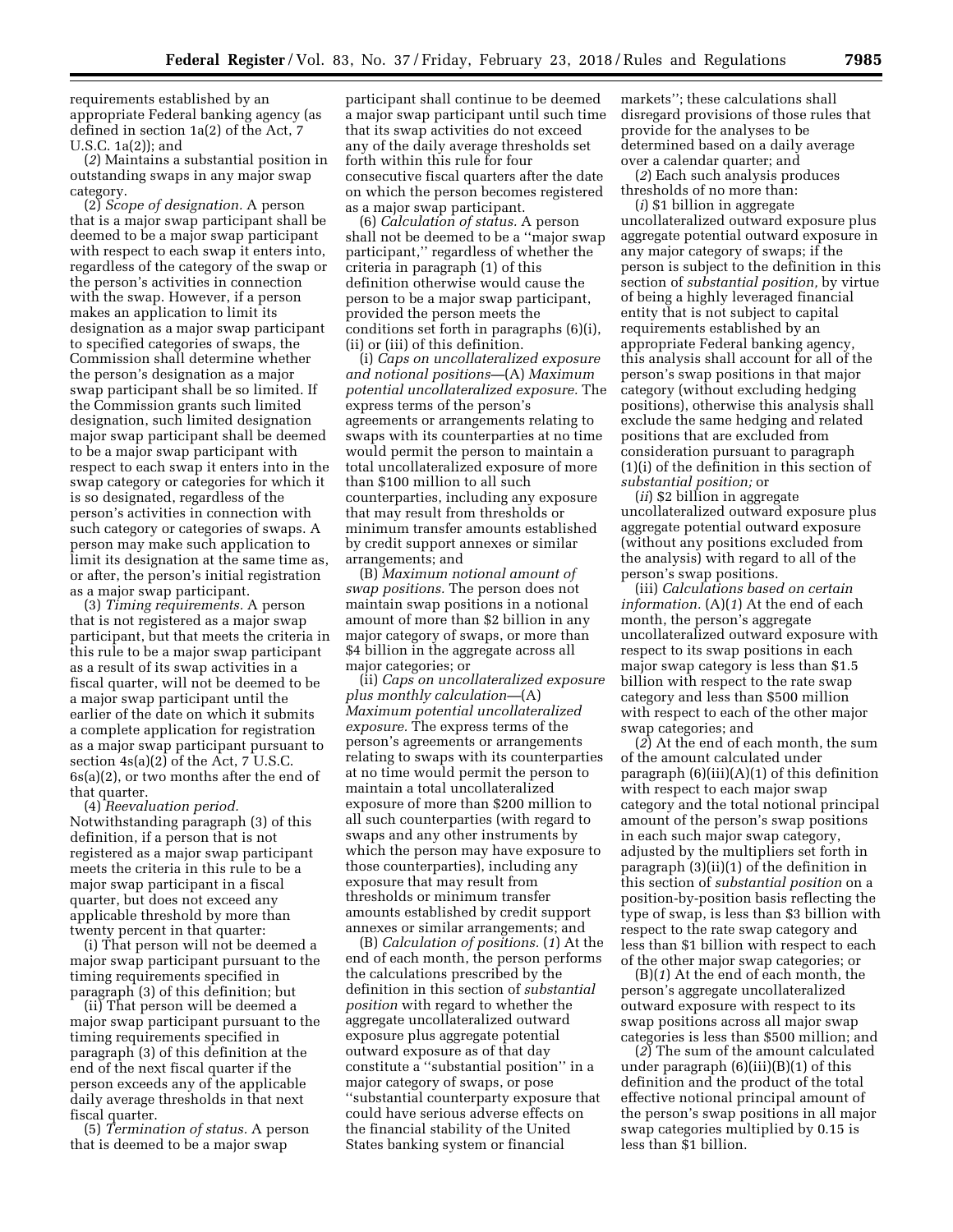(C) For purposes of the calculations set forth in this paragraph (6)(iii) of the major swap participant definition:

(*1*) The person's aggregate uncollateralized outward exposure for positions held with swap dealers shall be equal to such exposure reported on the most recent reports of such exposure received from such swap dealers; and

(*2*) The person's aggregate uncollateralized outward exposure for positions that are not reflected in any report of exposure from a swap dealer (including all swap positions it holds with persons other than swap dealers) shall be calculated in accordance with paragraph (2) of the definition in this section of *substantial position.* 

(iv) For purposes of the calculations set forth in paragraph (6) of this definition, the person shall use the effective notional amount of a position rather than the stated notional amount of the position if the stated notional amount is leveraged or enhanced by the structure of the position.

(v) No presumption shall arise that a person is required to perform the calculations needed to determine if it is a major swap participant, solely by reason that the person does not meet the conditions specified in paragraph (6)(i), (ii) or (iii) of this definition.

(7) *Exclusions.* A person who is registered as a derivatives clearing organization with the Commission pursuant to section 5b of the Act and regulations thereunder, shall not be deemed to be a major swap participant, regardless of whether the criteria in this definition otherwise would cause the person to be a major swap participant.

\* \* \* \* \*

*Meaning of* ''*issuers of securities in a narrow-based security index*'' *as used in the definition of* ''*security-based swap*'' *as applied to index credit default swaps.*  (1) Notwithstanding paragraph (1) of the definition in this section of *narrowbased security index* as used in the definition of *security-based swap,* and solely for purposes of determining whether a credit default swap is a security-based swap under the definition of ''security-based swap'' in section 3(a)(68)(A)(ii)(III) of the Securities Exchange Act of 1934 (15 U.S.C.  $78c(a)(68)(A)(ii)(III)$ , as incorporated in section 1a(42) of the Commodity Exchange Act, the term *issuers of securities in a narrow-based security index* means issuers of securities included in an index (including an index referencing loan borrowers or loans of such borrowers) in which:

(i)(A) There are nine or fewer nonaffiliated issuers of securities that are reference entities included in the index, provided that an issuer of securities shall not be deemed a reference entity included in the index for purposes of this definition unless:

(*1*) A credit event with respect to such reference entity would result in a payment by the credit protection seller to the credit protection buyer under the credit default swap based on the related notional amount allocated to such reference entity; or

(*2*) The fact of such credit event or the calculation in accordance with paragraph (1)(i)(A)(*1*) of this definition of the amount owed with respect to such credit event is taken into account in determining whether to make any future payments under the credit default swap with respect to any future credit events;

(B) The effective notional amount allocated to any reference entity included in the index comprises more than 30 percent of the index's weighting;

(C) The effective notional amount allocated to any five non-affiliated reference entities included in the index comprises more than 60 percent of the index's weighting; or

(D) Except as provided in paragraph (2) of this definition, for each reference entity included in the index, none of the criteria in paragraphs (1)(i)(D)(*1*) through (*8*) of this definition is satisfied:

(*1*) The reference entity included in the index is required to file reports pursuant to section 13 or section 15(d) of the Securities Exchange Act of 1934 (15 U.S.C. 78m or 78o(d));

(*2*) The reference entity included in the index is eligible to rely on the exemption provided in rule 12g3–2(b) under the Securities Exchange Act of 1934 (17 CFR 240.12g3–2(b));

(*3*) The reference entity included in the index has a worldwide market value of its outstanding common equity held by non-affiliates of \$700 million or more;

(*4*) The reference entity included in the index (other than a reference entity included in the index that is an issuing entity of an asset-backed security as defined in section 3(a)(77) of the Securities Exchange Act of 1934 (15 U.S.C. 78c(a)(77)) has outstanding notes, bonds, debentures, loans, or evidences of indebtedness (other than revolving credit facilities) having a total remaining principal amount of at least \$1 billion;

(*5*) The reference entity included in the index is the issuer of an exempted security as defined in section 3(a)(12) of the Securities Exchange Act of 1934 (15 U.S.C. 78c(a)(12)) (other than any municipal security as defined in section

3(a)(29) of the Securities Exchange Act of 1934 (15 U.S.C. 78c(a)(29)));

(*6*) The reference entity included in the index is a government of a foreign country or a political subdivision of a foreign country;

(*7*) If the reference entity included in the index is an issuing entity of an assetbacked security as defined in section 3(a)(77) of the Securities Exchange Act of 1934 (15 U.S.C. 78c(a)(77)), such asset-backed security was issued in a transaction registered under the Securities Act of 1933 (15 U.S.C. 77a *et seq.*) and has publicly available distribution reports; and

(*8*) For a credit default swap entered into solely between eligible contract participants as defined in section 1a(18) of the Commodity Exchange Act:

(*i*) The reference entity included in the index (other than a reference entity included in the index that is an issuing entity of an asset-backed security as defined in section 3(a)(77) of the Securities Exchange Act of 1934 (15 U.S.C. 78c(a)(77)) makes available to the public or otherwise makes available to such eligible contract participant information about the reference entity included in the index pursuant to rule 144A(d)(4) under the Securities Act of 1933 (17 CFR 230.144A(d)(4));

(*ii*) Financial information about the reference entity included in the index (other than a reference entity included in the index that is an issuing entity of an asset-backed security as defined in section 3(a)(77) of the Securities Exchange Act of 1934 (15 U.S.C. 78c(a)(77)) is otherwise publicly available; or

(*iii*) In the case of a reference entity included in the index that is an issuing entity of an asset-backed security as defined in section 3(a)(77) of the Securities Exchange Act of 1934 (15 U.S.C. 78c(a)(77)), information of the type and level included in publicly available distribution reports for similar asset-backed securities is publicly available about both the reference entity included in the index and such assetbacked security; and

(ii)(A) The index is not composed solely of reference entities that are issuers of exempted securities as defined in section 3(a)(12) of the Securities Exchange Act of 1934 (15 U.S.C. 78c(a)(12)), as in effect on the date of enactment of the Futures Trading Act of 1982 (other than any municipal security as defined in section 3(a)(29) of the Securities Exchange Act of 1934 (15 U.S.C. 78c(a)(29))), as in effect on the date of enactment of the Futures Trading Act of 1982; and

(B) Without taking into account any portion of the index composed of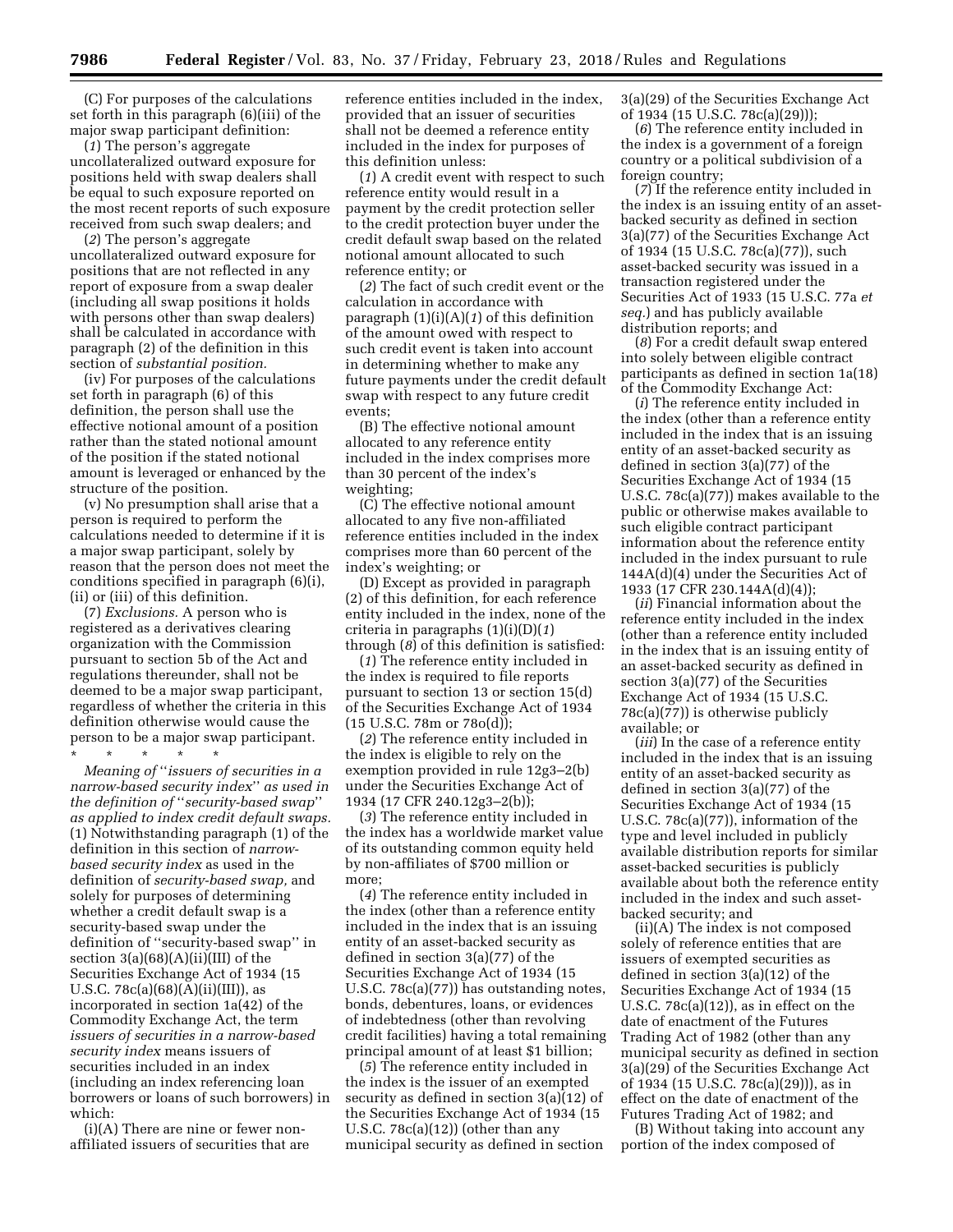reference entities that are issuers of exempted securities as defined in section 3(a)(12) of the Securities Exchange Act of 1934 (15 U.S.C. 78c(a)(12)), as in effect on the date of enactment of the Futures Trading Act of 1982 (other than any municipal security as defined in section 3(a)(29) of the Securities Exchange Act of 1934 (15 U.S.C. 78c(a)(29))), the remaining portion of the index would be within the term *issuer of securities in a narrowbased security index* under (1)(i) of this definition.

(2) Paragraph (1)(i)(D) of this definition will not apply with respect to a reference entity included in the index if:

(i) The effective notional amounts allocated to such reference entity comprise less than five percent of the index's weighting; and

(ii) The effective notional amounts allocated to reference entities included in the index that satisfy paragraph (1)(i)(D) of this definition comprise at least 80 percent of the index's weighting.

(3) For purposes of this definition: (i) A reference entity included in the

index is affiliated with another reference entity included in the index (for purposes of paragraph (3)(iv) of this definition) or another entity (for purposes of paragraph (3)(v) of this definition) if it controls, is controlled by, or is under common control with, that other reference entity included in the index or other entity, as applicable; provided that each reference entity included in the index that is an issuing entity of an asset-backed security as defined in section 3(a)(77) of the Securities Exchange Act of 1934 (15 U.S.C. 78c(a)(77)) will not be considered affiliated with any other reference entity included in the index or any other entity that is an issuing entity of an asset-backed security.

(ii) Control for purposes of this section means ownership of more than 50 percent of the equity of a reference entity included in the index (for purposes of paragraph (3)(iv) of this definition) or another entity (for purposes of paragraph (3)(v) of this definition), or the ability to direct the voting of more than 50 percent of the voting equity of a reference entity included in the index (for purposes of paragraph (3)(iv) of this definition) or another entity (for purposes of paragraph (3)(v) of this definition).

(iii) In identifying a reference entity included in the index for purposes of this section, the term reference entity includes:

(A) An issuer of securities;

(B) An issuer of securities that is an issuing entity of an asset-backed security as defined in section 3(a)(77) of the Securities Exchange Act of 1934 (15 U.S.C. 78c(a)(77)); and

(C) An issuer of securities that is a borrower with respect to any loan identified in an index of borrowers or loans.

(iv) For purposes of calculating the thresholds in paragraphs (1)(i)(A) through (1)(i)(C) of this definition, the term reference entity included in the index includes a single reference entity included in the index or a group of affiliated reference entities included in the index as determined in accordance with paragraph (3)(i) of this definition (with each reference entity included in the index that is an issuing entity of an asset-backed security as defined in section 3(a)(77) of the Act (15 U.S.C. 78c(a)(77)) being considered a separate reference entity included in the index).

(v) For purposes of determining whether one of the criterion in either paragraphs (1)(i)(D)(*1*) through (1)(i)(D)(*4*) of this definition or paragraphs (1)(iv)(D)(*8*)(*i*) and  $(1)(iv)(D)(8)(ii)$  of this definition is met, the term reference entity included in the index includes a single reference entity included in the index or a group of affiliated entities as determined in accordance with paragraph (3)(i) of this definition (with each issuing entity of an asset-backed security as defined in section 3(a)(77) of the Act (15 U.S.C. 78c(a)(77)) being considered a separate entity).

*Meaning of* ''*narrow-based security index*'' *used in the definition of*  ''*security-based swap*'' *as applied to index credit default swaps.* (1) Notwithstanding paragraph (1) of the definition in this section of narrowbased security index as used in the definition of ''security-based swap,'' and solely for purposes of determining whether a credit default swap is a security-based swap under the definition of ''security-based swap'' in section  $3(a)(68)(A)(ii)(I)$  of the Securities Exchange Act of 1934 (15 U.S.C.  $78c(a)(68)(A)(ii)(I)$ , as incorporated in section 1a(42) of the Commodity Exchange Act, the term narrow-based security index means an index in which:

(i)(A) The index is composed of nine or fewer securities or securities that are issued by nine or fewer non-affiliated issuers, provided that a security shall not be deemed a component of the index for purposes of this section unless:

(*1*) A credit event with respect to the issuer of such security or a credit event with respect to such security would

result in a payment by the credit protection seller to the credit protection buyer under the credit default swap based on the related notional amount allocated to such security; or

(*2*) The fact of such credit event or the calculation in accordance with paragraph (1)(i)(A)*(1)* of this definition of the amount owed with respect to such credit event is taken into account in determining whether to make any future payments under the credit default swap with respect to any future credit events;

(B) The effective notional amount allocated to the securities of any issuer included in the index comprises more than 30 percent of the index's weighting;

(C) The effective notional amount allocated to the securities of any five non-affiliated issuers included in the index comprises more than 60 percent of the index's weighting; or

(D) Except as provided in paragraph (2) of this definition, for each security included in the index, none of the criteria in paragraphs (1)(i)(D)(*1*) through (*8*) is satisfied if:

(*1*) The issuer of the security included in the index is required to file reports pursuant to section 13 or section 15(d) of the Securities Exchange Act of 1934 (15 U.S.C. 78m or 78o(d));

(*2*) The issuer of the security included in the index is eligible to rely on the exemption provided in rule 12g3–2(b) under the Securities Exchange Act of 1934 (17 CFR 240.12g3–2(b));

(*3*) The issuer of the security included in the index has a worldwide market value of its outstanding common equity held by non-affiliates of \$700 million or more;

(*4*) The issuer of the security included in the index (other than an issuer of the security that is an issuing entity of an asset-backed security as defined in section 3(a)(77) of the Securities Exchange Act of 1934 (15 U.S.C. 78c(a)(77))) has outstanding notes, bonds, debentures, loans or evidences of indebtedness (other than revolving credit facilities) having a total remaining principal amount of at least \$1 billion;

(*5*) The security included in the index is an exempted security as defined in section 3(a)(12) of the Securities Exchange Act of 1934 (15 U.S.C. 78c(a)(12)) (other than any municipal security as defined in section 3(a)(29) of the Securities Exchange Act of 1934 (15 U.S.C. 78c(a)(29)));

(*6*) The issuer of the security included in the index is a government of a foreign country or a political subdivision of a foreign country;

(*7*) If the security included in the index is an asset-backed security as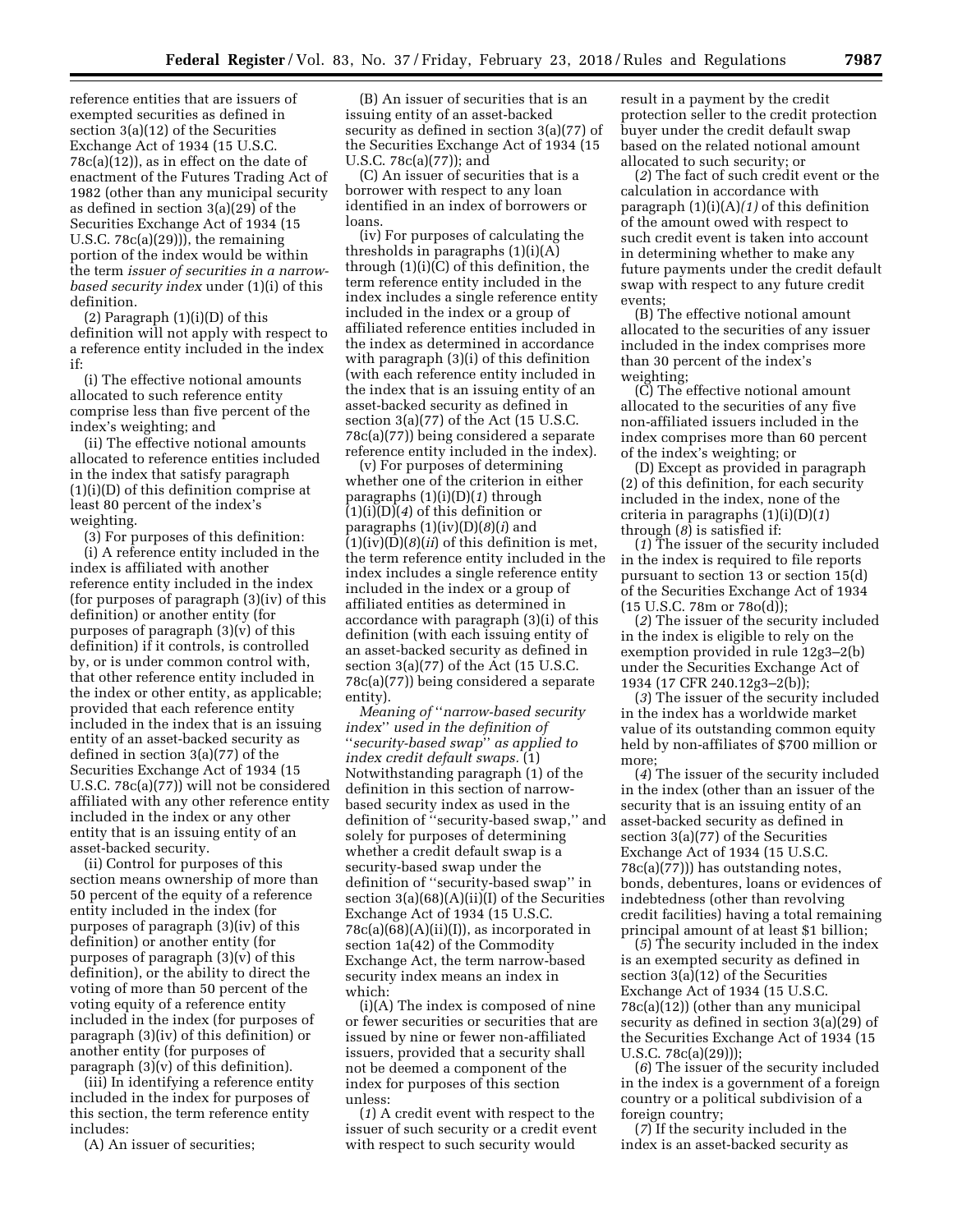defined in section 3(a)(77) of the Securities Exchange Act of 1934 (15 U.S.C. 78c(a)(77)), the security was issued in a transaction registered under the Securities Act of 1933 (15 U.S.C. 77a *et seq.*) and has publicly available distribution reports; and

(*8*) For a credit default swap entered into solely between eligible contract participants as defined in section 1a(18) of the Commodity Exchange Act:

(*i*) The issuer of the security included in the index (other than an issuer of the security that is an issuing entity of an asset-backed security as defined in section 3(a)(77) of the Securities Exchange Act of 1934 (15 U.S.C. 78c(a)(77))) makes available to the public or otherwise makes available to such eligible contract participant information about such issuer pursuant to rule 144A(d)(4) of the Securities Act of 1933 (17 CFR 230.144A(d)(4));

(*ii*) Financial information about the issuer of the security included in the index (other than an issuer of the security that is an issuing entity of an asset-backed security as defined in section 3(a)(77) of the Securities Exchange Act of 1934 (15 U.S.C. 78c(a)(77))) is otherwise publicly available; or

(*iii*) In the case of an asset-backed security as defined in section 3(a)(77) of the Securities Exchange Act of 1934 (15 U.S.C. 78c(a)(77)), information of the type and level included in public distribution reports for similar assetbacked securities is publicly available about both the issuing entity and such asset-backed security; and

(ii)(A) The index is not composed solely of exempted securities as defined in section 3(a)(12) of the Securities Exchange Act of 1934 (15 U.S.C. 78c(a)(12)), as in effect on the date of enactment of the Futures Trading Act of 1982 (other than any municipal security as defined in section 3(a)(29) of the Securities Exchange Act of 1934 (15 U.S.C. 78c(a)(29))), as in effect on the date of enactment of the Futures Trading Act of 1982; and

(B) Without taking into account any portion of the index composed of exempted securities as defined in section 3(a)(12) of the Securities Exchange Act of 1934 (15 U.S.C. 78c(a)(12)), as in effect on the date of enactment of the Futures Trading Act of 1982 (other than any municipal security as defined in section 3(a)(29) of the Securities Exchange Act of 1934 (15 U.S.C.  $78c(a)(29)$ , the remaining portion of the index would be within the term *narrow-based security index*  under paragraph (1)(i) of this definition.

(2) Paragraph  $(1)(i)(D)$  of this definition will not apply with respect to securities of an issuer included in the index if:

(i) The effective notional amounts allocated to all securities of such issuer included in the index comprise less than five percent of the index's weighting; and

(ii) The securities that satisfy paragraph (1)(i)(D) of this definition comprise at least 80 percent of the index's weighting.

(3) For purposes of this definition: (i) An issuer of securities included in the index is affiliated with another issuer of securities included in the index (for purposes of paragraph (3)(iv) of this definition) or another entity (for purposes of paragraph (3)(v) of this definition) if it controls, is controlled by, or is under common control with, that other issuer or other entity, as applicable; provided that each issuer of securities included in the index that is an issuing entity of an asset-backed security as defined in section 3(a)(77) of the Securities Exchange Act of 1934 (15 U.S.C. 78c(a)(77)) will not be considered affiliated with any other issuer of securities included in the index or any other entity that is an issuing entity of an asset-backed security.

(ii) Control for purposes of this section means ownership of more than 50 percent of the equity of an issuer of securities included in the index (for purposes of paragraph (3)(iv) of this definition) or another entity (for purposes of paragraph (3)(v) of this definition), or the ability to direct the voting of more than 50 percent of the voting equity an issuer of securities included in the index (for purposes of paragraph (3)(iv) of this definition) or another entity (for purposes of paragraph  $(3)(v)$  of this definition).

(iii) In identifying an issuer of securities included in the index for purposes of this section, the term issuer includes:

(A) An issuer of securities; and (B) An issuer of securities that is an issuing entity of an asset-backed security as defined in section 3(a)(77) of the Securities Exchange Act of 1934 (15 U.S.C. 78c(a)(77)).

(iv) For purposes of calculating the thresholds in paragraphs (1)(i)(A) through (1)(i)(C) of the definition of the meaning of *issuers of securities in a narrow-based security index* as used in the definition of *security-based swap* as applied to index credit default swaps, the term issuer of the security included in the index or a group of affiliated issuers of securities included in the index as determined in accordance with paragraph (3)(i) of this definition (with each issuer of securities included in the index that is an issuing entity of an

asset-backed security as defined in section 3(a)(77) of the Securities Exchange Act of 1934 (15 U.S.C. 78c(a)(77)) being considered a separate issuer of securities included in the index).

(v) For purposes of determining whether one of the criterion in either paragraphs (1)(i)(D)(*1*) through (1)(i)(D)(*4*) of this definition or paragraphs (1)(iv)(D)*(8)(i)* and (1)(iv)(D)*(8)(ii)* of this definition is met, the term issuer of the security included in the index includes a single issuer of securities included in the index or a group of affiliated entities as determined in accordance with paragraph (3)(i) of this definition (with each issuing entity of an asset-backed security as defined in section 3(a)(77) of the Act (15 U.S.C. 78c(a)(77)) being considered a separate entity).

\* \* \* \* \* *Narrow-based security index as used in the definition of* ''*security-based swap*''*—*(1) *In general.* Except as otherwise provided in the definitions in this section for meaning of *issuers of securities in a narrow-based security index* as used in the definition of *security-based swap* as applied to index credit default swaps and meaning of *narrow-based security index* as used in the definition of *security-based swap* as applied to index credit default swaps, for purposes of section 1a(42) of the Commodity Exchange Act, the term *narrow-based security index* has the meaning set forth in section 1a(35) of the Commodity Exchange Act, and the rules, regulations and orders of the Commission thereunder.

(2) *Tolerance period for swaps traded on designated contract markets, swap execution facilities, and foreign boards of trade.* Notwithstanding paragraph (1) of this definition, solely for purposes of swaps traded on or subject to the rules of a designated contract market, swap execution facility, or foreign board of trade, a security index underlying such swaps shall not be considered a narrowbased security index if:

(i)(A) A swap on the index is traded on or subject to the rules of a designated contract market, swap execution facility, or foreign board of trade for at least 30 days as a swap on an index that was not a narrow-based security index; or

(B) Such index was not a narrowbased security index during every trading day of the six full calendar months preceding a date no earlier than 30 days prior to the commencement of trading of a swap on such index on a market described in paragraph (2)(i)(A) of this definition; and

(ii) The index has been a narrowbased security index for no more than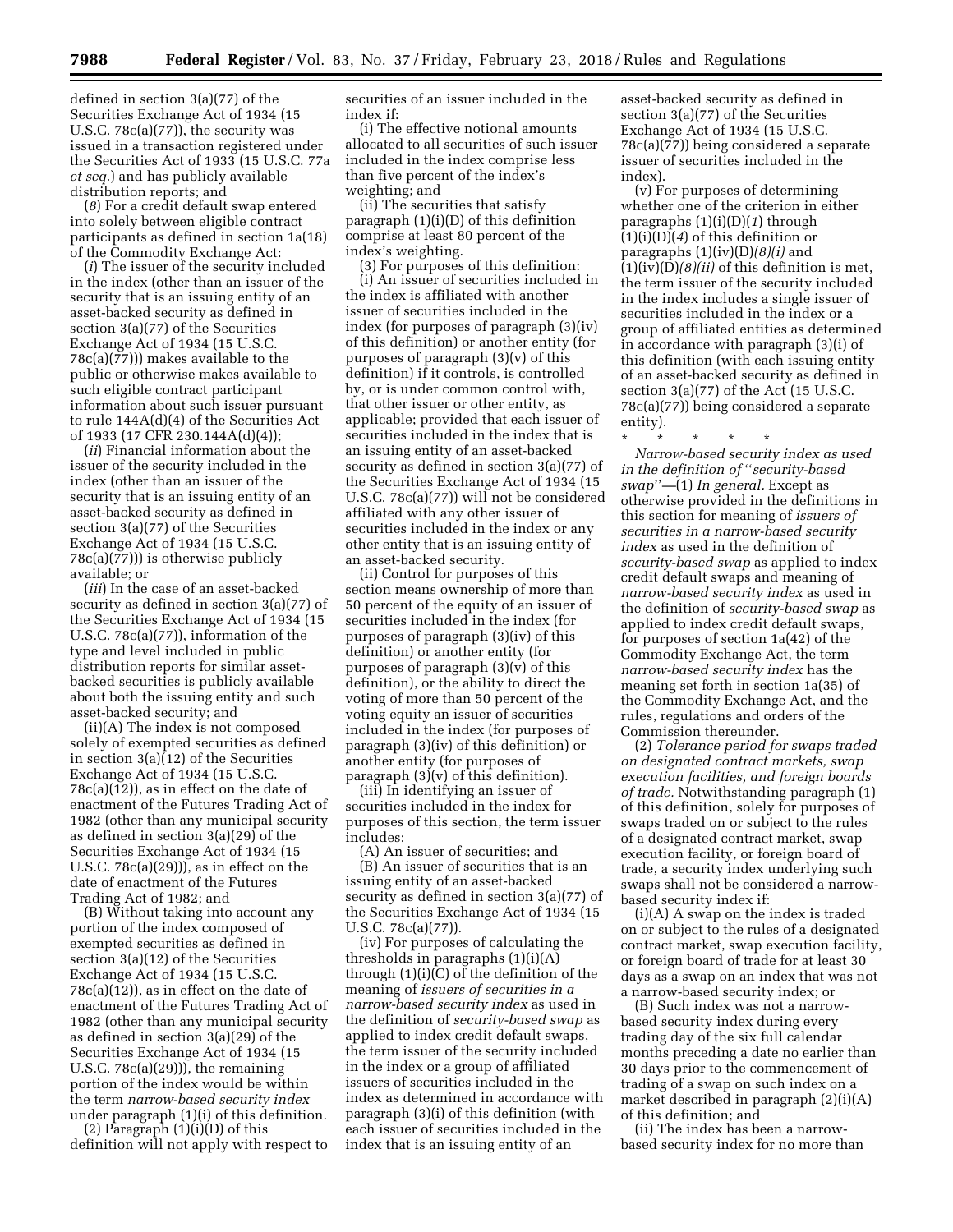45 business days over three consecutive calendar months.

(3) *Tolerance period for securitybased swaps traded on national securities exchanges or security-based swap execution facilities.*  Notwithstanding paragraph (1) of this definition, solely for purposes of security-based swaps traded on a national securities exchange or securitybased swap execution facility, a security index underlying such security-based swaps shall be considered a narrowbased security index if:

(i)(A) A security-based swap on the index is traded on a national securities exchange or security-based swap execution facility for at least 30 days as a security-based swap on a narrowbased security index; or

(B) Such index was a narrow-based security index during every trading day of the six full calendar months preceding a date no earlier than 30 days prior to the commencement of trading of a security-based swap on such index on a market described in paragraph (3)(i)(A) of this definition; and

(ii) The index has been a security index that is not a narrow-based security index for no more than 45 business days over three consecutive calendar months.

(4) *Grace period.* (i) Solely with respect to a swap that is traded on or subject to the rules of a designated contract market, swap execution facility, or foreign board of trade, an index that becomes a narrow-based security index under paragraph (2) of this definition solely because it was a narrow-based security index for more than 45 business days over three consecutive calendar months shall not be a narrow-based security index for the following three calendar months.

(ii) Solely with respect to a securitybased swap that is traded on a national securities exchange or security-based swap execution facility, an index that becomes a security index that is not a narrow-based security index under paragraph (3) of this definition solely because it was not a narrow-based security index for more than 45 business days over three consecutive calendar months shall be a narrow-based security index for the following three calendar months.

\* \* \* \* \*

*Substantial counterparty exposure—*  (1) *In general.* For purposes of section 1a(33) of the Act, 7 U.S.C. 1a(33), and the definition in this section of *major swap participant,* the term *substantial counterparty exposure that could have serious adverse effects on the financial stability of the United States banking system or financial markets* means a

swap position that satisfies either of the following thresholds:

(i) \$5 billion in daily average aggregate uncollateralized outward exposure; or

(ii) \$8 billion in:

(A) Daily average aggregate

uncollateralized outward exposure plus (B) Daily average aggregate potential outward exposure.

(2) *Calculation methodology.* For these purposes, the terms *daily average aggregate uncollateralized outward exposure* and *daily average aggregate potential outward exposure* shall be calculated the same way as is prescribed in the definition in this section of *substantial position,* except that these amounts shall be calculated by reference to all of the person's swap positions, rather than by reference to a specific major swap category.

*Substantial position*—(1) *In general.*  For purposes of section 1a(33) of the Act, 7 U.S.C. 1a(33), and the definition in this section of *major swap participant,* the term ''substantial position'' means swap positions that equal or exceed any of the following thresholds in the specified major category of swaps:

(i) For rate swaps:

(A) \$3 billion in daily average aggregate uncollateralized outward exposure; or

(B) \$6 billion in:

(*1*) Daily average aggregate

uncollateralized outward exposure plus (*2*) Daily average aggregate potential

outward exposure.

(ii) For credit swaps:

(A) \$1 billion in daily average aggregate uncollateralized outward exposure; or

(B) \$2 billion in:

(*1*) Daily average aggregate uncollateralized outward exposure plus

(*2*) Daily average aggregate potential outward exposure.

(iii) For equity swaps:

(A) \$1 billion in daily average

aggregate uncollateralized outward exposure; or

(B) \$2 billion in:

(*1*) Daily average aggregate

uncollateralized outward exposure plus (*2*) Daily average aggregate potential outward exposure.

(iv) For other commodity swaps:

(A) \$1 billion in daily average

aggregate uncollateralized outward exposure; or

(B) \$2 billion in:

(*1*) Daily average aggregate

uncollateralized outward exposure plus (*2*) Daily average aggregate potential

outward exposure. (2) *Aggregate uncollateralized outward exposure*—(i) *In general.*  *Aggregate uncollateralized outward exposure* in general means the sum of the current exposure, obtained by marking-to-market using industry standard practices, of each of the person's swap positions with negative value in a major swap category, less the value of the collateral the person has posted in connection with those positions.

(ii) *Calculation of aggregate uncollateralized outward exposure.* In calculating this amount the person shall, with respect to each of its swap counterparties in a given major swap category, determine the dollar value of the aggregate current exposure arising from each of its swap positions with negative value (subject to the netting provisions described below) in that major category by marking-to-market using industry standard practices; and deduct from that dollar amount the aggregate value of the collateral the person has posted with respect to the swap positions. The aggregate uncollateralized outward exposure shall be the sum of those uncollateralized amounts across all of the person's swap counterparties in the applicable major category.

(iii) *Relevance of netting agreements.*  (A) If the person has one or more master netting agreement in effect with a particular counterparty, the person may measure the current exposure arising from its swaps in any major category on a net basis, applying the terms of those agreements. Calculation of net current exposure may take into account offsetting positions entered into with that particular counterparty involving swaps (in any swap category) as well as security-based swaps and securities financing transactions (consisting of securities lending and borrowing, securities margin lending and repurchase and reverse repurchase agreements), and other financial instruments that are subject to netting offsets for purposes of applicable bankruptcy law, to the extent these are consistent with the offsets permitted by the master netting agreements.

(B) Such adjustments may not take into account any offset associated with positions that the person has with separate counterparties.

(iv) *Allocation of uncollateralized outward exposure.* If a person calculates current exposure with a particular counterparty on a net basis, as provided by paragraph (2)(iii) of this definition, the portion of that current exposure that should be attributed to each ''major'' category of swaps for purposes of the substantial position analysis should be calculated according to the formula: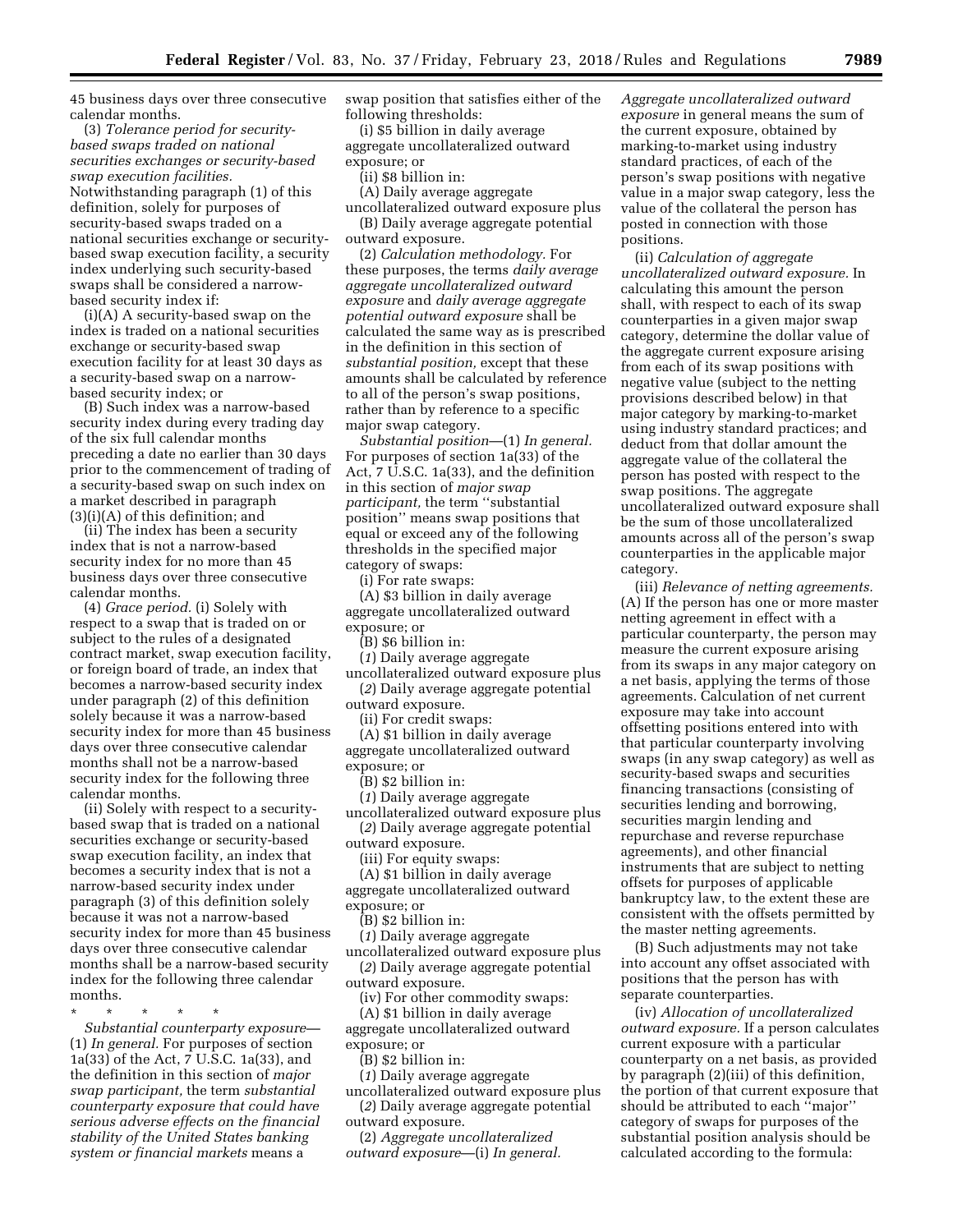# $ES(MC)_{\square} = \text{Ent total}_{\square} \cdot \frac{OTM_{SOMC}}{OTM_{SOMC} + OTM_{SCO} + OTM_{non-S}}$

## Where:

*E*S(MC) equals the amount of aggregate current exposure attributable to the entity's swap positions in the ''major'' swap category at issue; *E*net total equals the entity's aggregate current exposure to the counterparty at issue, after accounting for the netting of positions and the posting of collateral;  $OTM<sub>S(MC)</sub>$  equals the exposure associated with the entity's out-of-the-money positions in swaps in the ''major'' category at issue, subject to those netting arrangements; and  $\hat{OTM}_{S(O)}$ equals the exposure associated with the entity's out-of-the-money positions in the other ''major'' categories of swaps, subject to those netting arrangements; and *OTM*<sub>non-S</sub> equals the exposure associated with the entity's out-of-themoney positions associated with instruments, other than swaps, that are subject to those netting arrangements.

(3) *Aggregate potential outward exposure*—(i) *In general.* Aggregate potential outward exposure in any major swap category means the sum of:

(A) The aggregate potential outward exposure for each of the person's swap positions in a major swap category that are not subject to daily mark-to-market margining and are not cleared by a registered or exempt clearing agency or derivatives clearing organization, as calculated in accordance with paragraph (3)(ii) of this definition; and

(B) The aggregate potential outward exposure for each of the person's swap positions in such major swap category that are either subject to daily mark-tomarket margining or are cleared by a registered or exempt clearing agency or derivatives clearing organization, as calculated in accordance with paragraph (3)(iii) of this definition.

(ii) *Calculation of potential outward exposure for swaps that are not subject to daily mark-to-market margining and are not cleared by a registered or* 

# TABLE 1-CONVERSION FACTOR MATRIX FOR SWAPS

*exempt clearing agency or derivatives clearing organization*—(A) *In general.*  (*1*) For positions in swaps that are not subject to daily mark-to-market margining and are not cleared by a registered or exempt clearing agency or a derivatives clearing organization, potential outward exposure equals the total notional principal amount of those positions, multiplied by the following factors on a position-by-position basis reflecting the type of swap. For any swap that does not appropriately fall within any of the specified categories, the ''other commodities'' conversion factors set forth in the following Table 1 are to be used. If a swap is structured such that on specified dates any outstanding exposure is settled and the terms are reset so that the market value of the swap is zero, the remaining maturity equals the time until the next reset date.

|                          |       |                                                |        | <b>Precious metals</b> |                   |
|--------------------------|-------|------------------------------------------------|--------|------------------------|-------------------|
| <b>Residual maturity</b> |       | Interest rate   Foreign exchange rate and gold |        | (except gold)          | Other commodities |
| One year or less         | 0.001 |                                                | 0.01   | 0.07                   | 0.10              |
| Over one to five years   | 0.005 |                                                | 0.05   | 0.07                   | 0.12              |
| Over five years          | 0.015 |                                                | 0.075  | 0.081                  | 0.15              |
| <b>Residual maturity</b> |       |                                                | Credit |                        | Equity            |
| One year or less         |       |                                                |        | 0.10                   | 0.06              |
| Over one to five years   |       |                                                |        | 0.10                   | 0.08              |
| Over five years          |       |                                                |        | 0.10                   | 0.10              |

(*2*) *Use of effective notional amounts.*  If the stated notional amount on a position is leveraged or enhanced by the structure of the position, the calculation in paragraph (3)(ii)(A)(*1*) of this definition shall be based on the effective notional amount of the position rather than on the stated notional amount.

(*3*) *Exclusion of certain positions.* The calculation in paragraph (3)(ii)(A)(*1*) of this definition shall exclude:

(*i*) Positions that constitute the purchase of an option, if the purchaser has no additional payment obligations under the position;

(*ii*) Other positions for which the person has prepaid or otherwise satisfied all of its payment obligations; and

(*iii*) Positions for which, pursuant to law or a regulatory requirement, the person has assigned an amount of cash or U.S. Treasury securities that is sufficient at all times to pay the person's maximum possible liability under the position, and the person may not use that cash or those Treasury securities for other purposes.

(*4*) *Adjustment for certain positions.*  Notwithstanding paragraph (3)(ii)(A)(*1*) of this definition, the potential outward exposure associated with a position by which a person buys credit protection using a credit default swap or index credit default swap, or associated with a position by which a person purchases an option for which the person retains additional payment obligations under the position, is capped at the net present value of the unpaid premiums.

(B) *Adjustment for netting agreements.* Notwithstanding paragraph (3)(ii)(A) of this definition, for positions subject to master netting agreements the potential outward exposure associated with the person's swaps with each counterparty equals a weighted average of the potential outward exposure for

the person's swaps with that counterparty as calculated under paragraph (3)(ii)(A) of this definition, and that amount reduced by the ratio of net current exposure to gross current exposure, consistent with the following equation as calculated on a counterparty-by-counterparty basis:  $P_{\text{Net}} = 0.4 * P_{\text{Gross}} + 0.6 * NGR * P_{\text{Gross}}$ Where:

 $P_{\text{Net}}$  is the potential outward exposure, adjusted for bilateral netting, of the person's swaps with a particular counterparty;  $P_{\text{Gross}}$  is the potential outward exposure without adjustment for bilateral netting as calculated pursuant to paragraph (3)(ii)(A) of this definition; and *NGR* is the ratio of the current exposure arising from its swaps in the major category as calculated on a net basis according to paragraphs (2)(iii) and (iv) of this definition, divided by the current exposure arising from its swaps in the major category as calculated in the absence of those netting procedures.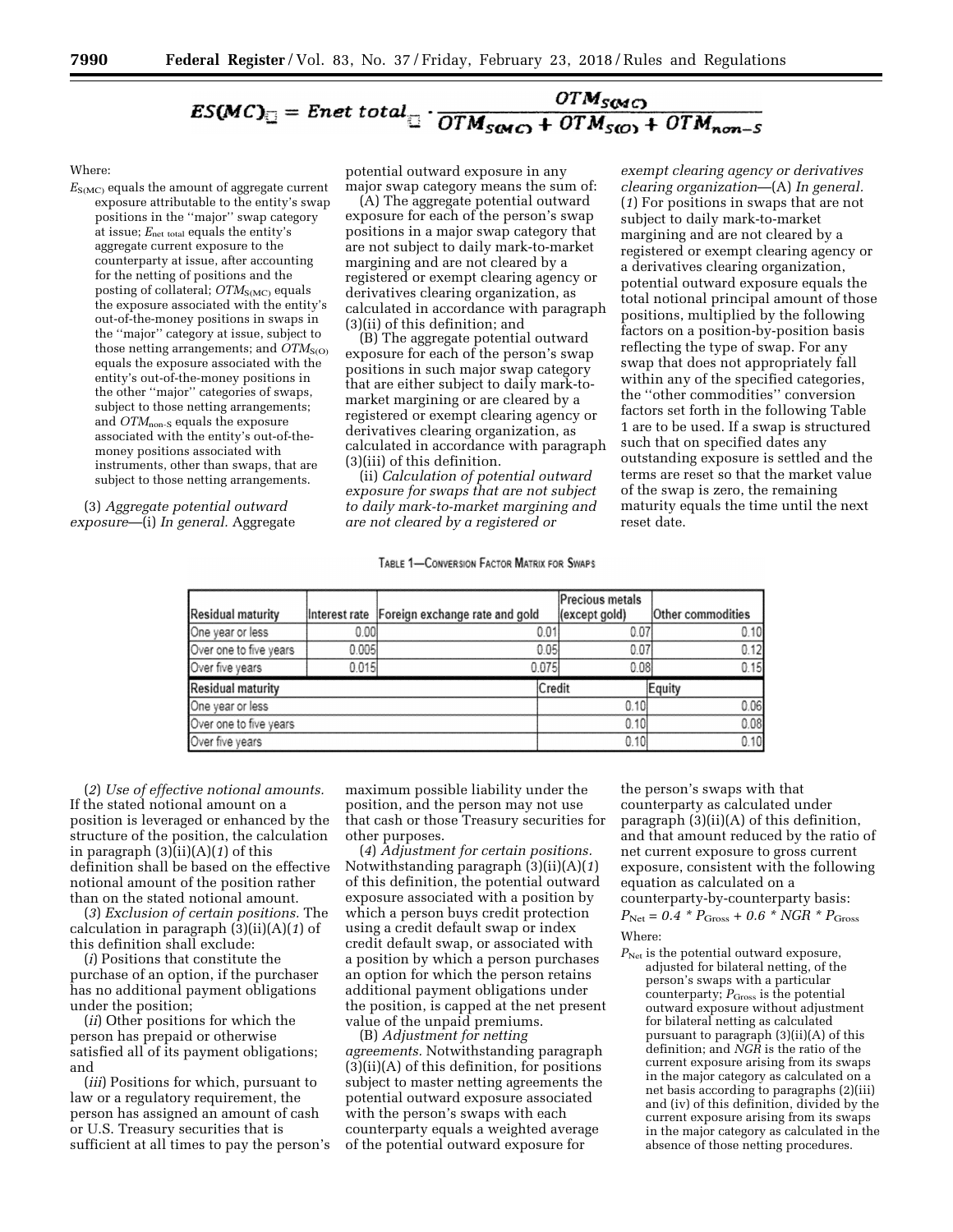(iii) *Calculation of potential outward exposure for swaps that are either subject to daily mark-to-market margining or are cleared by a registered or exempt clearing agency or derivatives clearing organization.* For positions in swaps that are subject to daily mark-tomarket margining or that are cleared by a registered or exempt clearing agency or derivatives clearing organization:

(A) Potential outward exposure equals the potential exposure that would be attributed to such positions using the procedures in paragraph (3)(ii) of this definition multiplied by:

(*1*) 0.1, in the case of positions cleared by a registered or exempt clearing agency or derivatives clearing organization; or

(*2*) 0.2, in the case of positions that are subject to daily mark-to-market margining but that are not cleared by a registered or exempt clearing agency or derivatives clearing organization.

(B) Solely for purposes of calculating potential outward exposure:

(*1*) A swap shall be considered to be subject to daily mark-to-market margining if, and for so long as, the counterparties follow the daily practice of exchanging collateral to reflect changes in the current exposure arising from the swap (after taking into account any other financial positions addressed by a netting agreement between the counterparties).

(*2*) If the person is permitted by agreement to maintain a threshold for which it is not required to post collateral, the position still will be considered to be subject to daily markto-market margining for purposes of calculating potential outward exposure, but the total amount of that threshold (regardless of the actual exposure at any time), less any initial margin posted up to the amount of that threshold, shall be added to the person's aggregate uncollateralized outward exposure for purposes of paragraph (1)(i)(B), (ii)(B), (iii)(B) or (iv)(B) of this definition, as applicable.

(*3*) If the minimum transfer amount under the agreement is in excess of \$1 million, the position still will be considered to be subject to daily markto-market margining for purposes of calculating potential outward exposure, but the entirety of the minimum transfer amount shall be added to the person's aggregate uncollateralized outward exposure for purposes of paragraph  $(1)(i)(B)$ ,  $(ii)(\overline{B})$ ,  $(iii)(B)$  or  $(iv)(\overline{B})$  of this definition, as applicable.

(*4*) A person may, at its discretion, calculate the potential outward exposure of positions in swaps that are subject to daily mark-to-market margining in accordance with paragraph

(3)(ii) of this definition in lieu of calculating the potential outward exposure of such swap positions in accordance with paragraph (3)(iii) of this definition.

(4) *Calculation of daily average.*  Measures of daily average aggregate uncollateralized outward exposure and daily average aggregate potential outward exposure shall equal the arithmetic mean of the applicable measure of exposure at the close of each business day, beginning the first business day of each calendar quarter and continuing through the last business day of that quarter.

(5) *Inter-affiliate activities.* In calculating its aggregate uncollateralized outward exposure and its aggregate potential outward exposure, the person shall not consider its swap positions with counterparties that are majorityowned affiliates. For these purposes the counterparties to a swap are majorityowned affiliates if one counterparty directly or indirectly owns a majority interest in the other, or if a third party directly or indirectly owns a majority interest in both counterparties to the swap, where ''majority interest'' is the right to vote or direct the vote of a majority of a class of voting securities of an entity, the power to sell or direct the sale of a majority of a class of voting securities of an entity, or the right to receive upon dissolution or the contribution of a majority of the capital of a partnership.

*Swap.* (1) *In general.* The term swap has the meaning set forth in section 1a(47) of the Commodity Exchange Act.

(2) *Inclusion of particular products.*  (i) The term swap includes, without limiting the meaning set forth in section 1a(47) of the Commodity Exchange Act, the following agreements, contracts, and transactions:

(A) A cross-currency swap; (B) A currency option, foreign currency option, foreign exchange option and foreign exchange rate option;

(C) A foreign exchange forward;

(D) A foreign exchange swap;

(E) A forward rate agreement; and

(F) A non-deliverable forward involving foreign exchange.

(ii) The term swap does not include an agreement, contract, or transaction described in paragraph (2)(i) of this definition that is otherwise excluded by section 1a(47)(B) of the Commodity Exchange Act.

(3) *Foreign exchange forwards and foreign exchange swaps.*  Notwithstanding paragraph (2) of this definition:

(i) A foreign exchange forward or a foreign exchange swap shall not be considered a swap if the Secretary of the Treasury makes a determination described in section 1a(47)(E)(i) of the Commodity Exchange Act.

(ii) Notwithstanding paragraph (3)(i) of this definition:

(A) The reporting requirements set forth in section 4r of the Commodity Exchange Act and regulations promulgated thereunder shall apply to a foreign exchange forward or foreign exchange swap; and

(B) The business conduct standards set forth in section 4s(h) of the Commodity Exchange Act and regulations promulgated thereunder shall apply to a swap dealer or major swap participant that is a party to a foreign exchange forward or foreign exchange swap.

(iii) For purposes of section 1a(47)(E) of the Commodity Exchange Act and this definition, the term *foreign exchange forward* has the meaning set forth in section 1a(24) of the Commodity Exchange Act.

(iv) For purposes of section 1a(47)(E) of the Commodity Exchange Act and this definition, the term *foreign exchange swap* has the meaning set forth in section 1a(25) of the Commodity Exchange Act.

(v) For purposes of sections 1a(24) and 1a(25) of the Commodity Exchange Act and this definition, the following transactions are not foreign exchange forwards or foreign exchange swaps:

(A) A currency swap or a crosscurrency swap;

(B) A currency option, foreign currency option, foreign exchange option, or foreign exchange rate option; and

(C) A non-deliverable forward involving foreign exchange.

(4) *Insurance.* (i) This paragraph is a non-exclusive safe harbor. The terms *swap* as used in section 1a(47) of the Commodity Exchange Act and *securitybased swap* as used in section 1a(42) of the Commodity Exchange Act do not include an agreement, contract, or transaction that:

(A) By its terms or by law, as a condition of performance on the agreement, contract, or transaction:

(*1*) Requires the beneficiary of the agreement, contract, or transaction to have an insurable interest that is the subject of the agreement, contract, or transaction and thereby carry the risk of loss with respect to that interest continuously throughout the duration of the agreement, contract, or transaction;

(*2*) Requires that loss to occur and to be proved, and that any payment or indemnification therefor be limited to the value of the insurable interest;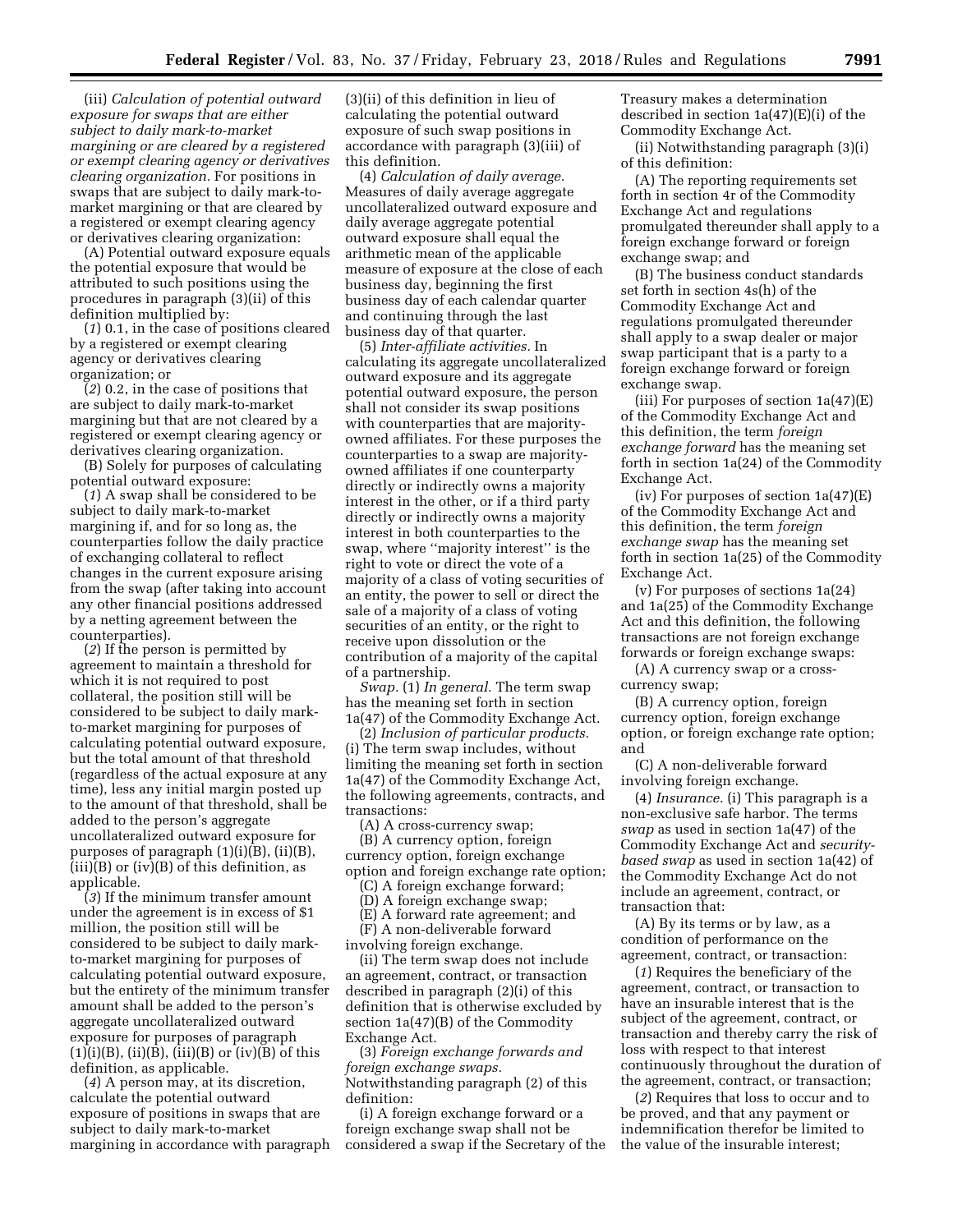(*3*) Is not traded, separately from the insured interest, on an organized market or over-the-counter; and

(*4*) With respect to financial guaranty insurance only, in the event of payment default or insolvency of the obligor, any acceleration of payments under the policy is at the sole discretion of the insurer; and

(B) Is provided:

(*1*)(*i*) By a person that is subject to supervision by the insurance commissioner (or similar official or agency) of any State or by the United States or an agency or instrumentality thereof; and

(*ii*) Such agreement, contract, or transaction is regulated as insurance under applicable State law or the laws of the United States;

(*2*)(*i*) Directly or indirectly by the United States, any State or any of their respective agencies or instrumentalities; or

(*ii*) Pursuant to a statutorily authorized program thereof; or

(*3*) In the case of reinsurance only, by a person to another person that satisfies the conditions set forth in paragraph (4)(i)(B) of this definition, *provided that*:

(*i*) Such person is not prohibited by applicable State law or the laws of the United States from offering such agreement, contract, or transaction to such person that satisfies the conditions set forth in paragraph (4)(i)(B) of this definition;

(*ii*) The agreement, contract, or transaction to be reinsured satisfies the conditions set forth in paragraph  $(4)(i)(A)$  or paragraph  $(4)(i)(C)$  of this definition; and

*(iii)* Except as otherwise permitted under applicable State law, the total amount reimbursable by all reinsurers for such agreement, contract, or transaction may not exceed the claims or losses paid by the person writing the risk being ceded or transferred by such person; or

(*4*) In the case of non-admitted insurance, by a person who:

(*i*) Is located outside of the United States and listed on the Quarterly Listing of Alien Insurers as maintained by the International Insurers Department of the National Association of Insurance Commissioners; or

(*ii*) Meets the eligibility criteria for non-admitted insurers under applicable State law; or

(C) Is provided in accordance with the conditions set forth in paragraph (4)(i)(B) of this definition and is one of the following types of products:

- (*1*) Surety bond;
- (*2*) Fidelity bond;
- (*3*) Life insurance;
- (*4*) Health insurance;

(*5*) Long term care insurance;

(*6*) Title insurance; (*7*) Property and casualty insurance;

(*8*) Annuity;

(*9*) Disability insurance;

(*10*) Insurance against default on individual residential mortgages; and

(*11*) Reinsurance of any of the foregoing products identified in paragraphs (4)(i)(C)(*1*) through (*10*) of this definition; or

(ii) The terms *swap* as used in section 1a(47) of the Commodity Exchange Act and *security-based swap* as used in section 1a(42) of the Commodity Exchange Act do not include an agreement, contract, or transaction that was entered into on or before the effective date of paragraph (4) of this defin*i*tion, and that, at such time that it was entered into, was provided in accordance with the conditions set forth in paragraph (4)(i)(B) of this definition.

(5) *State.* For purposes of paragraph (4) of this definition, the term State means any state of the United States, the District of Columbia, Puerto Rico, the U.S. Virgin Islands, or any other possession of the United States.

(6) *Anti-Evasion.* (i) An agreement, contract, or transaction that is willfully structured to evade any provision of Subtitle A of the Wall Street Transparency and Accountability Act of 2010, including any amendments made to the Commodity Exchange Act thereby (Subtitle A), shall be deemed a swap for purposes of Subtitle A and the rules, regulations, and orders of the Commission promulgated thereunder.

(ii) An interest rate swap or currency swap, including but not limited to a transaction identified in paragraph (3)(v) of this definition, that is willfully structured as a foreign exchange forward or foreign exchange swap to evade any provision of Subtitle A shall be deemed a swap for purposes of Subtitle A and the rules, regulations, and orders of the Commission promulgated thereunder.

(iii) An agreement, contract, or transaction of a bank that is not under the regulatory jurisdiction of an appropriate Federal banking agency (as defined in section 1a(2) of the Commodity Exchange Act), where the agreement, contract, or transaction is willfully structured as an identified banking product (as defined in section 402 of the Legal Certainty for Bank Products Act of 2000) to evade the provisions of the Commodity Exchange Act, shall be deemed a swap for purposes of the Commodity Exchange Act and the rules, regulations, and orders of the Commission promulgated thereunder.

(iv) The form, label, and written documentation of an agreement,

contract, or transaction shall not be dispositive in determining whether the agreement, contract, or transaction has been willfully structured to evade as provided in paragraphs (6)(i) through (6)(iii) of this definition.

(v) An agreement, contract, or transaction that has been willfully structured to evade as provided in paragraphs (6)(i) through (6)(iii) of this definition shall be considered in determining whether a person that so willfully structured to evade is a swap dealer or major swap participant.

(vi) Notwithstanding the foregoing, no agreement, contract, or transaction structured as a security (including a security-based swap) under the securities laws (as defined in section 3(a)(47) of the Securities Exchange Act of 1934 (15 U.S.C. 78c(a)(47))) shall be deemed a swap pursuant to this paragraph (6) or shall be considered for purposes of paragraph (6)(v) of this definition.

\* \* \* \* \* *Swap dealer.* (1) *In general.* The term *swap dealer* means any person who: (i) Holds itself out as a dealer in

swaps;

(ii) Makes a market in swaps; (iii) Regularly enters into swaps with counterparties as an ordinary course of business for its own account; or

(iv) Engages in any activity causing it to be commonly known in the trade as a dealer or market maker in swaps.

(2) *Exception.* The term *swap dealer*  does not include a person that enters into swaps for such person's own account, either individually or in a fiduciary capacity, but not as a part of regular business.

(3) *Scope of designation.* A person who is a swap dealer shall be deemed to be a swap dealer with respect to each swap it enters into, regardless of the category of the swap or the person's activities in connection with the swap. However, if a person makes an application to limit its designation as a swap dealer to specified categories of swaps or specified activities of the person in connection with swaps, the Commission shall determine whether the person's designation as a swap dealer shall be so limited. If the Commission grants such limited designation, such limited designation swap dealer shall be deemed to be a swap dealer with respect to each swap it enters into in the swap category or categories for which it is so designated, regardless of the person's activities in connection with such category or categories of swaps. A person may make such application to limit the categories of swaps or activities of the person that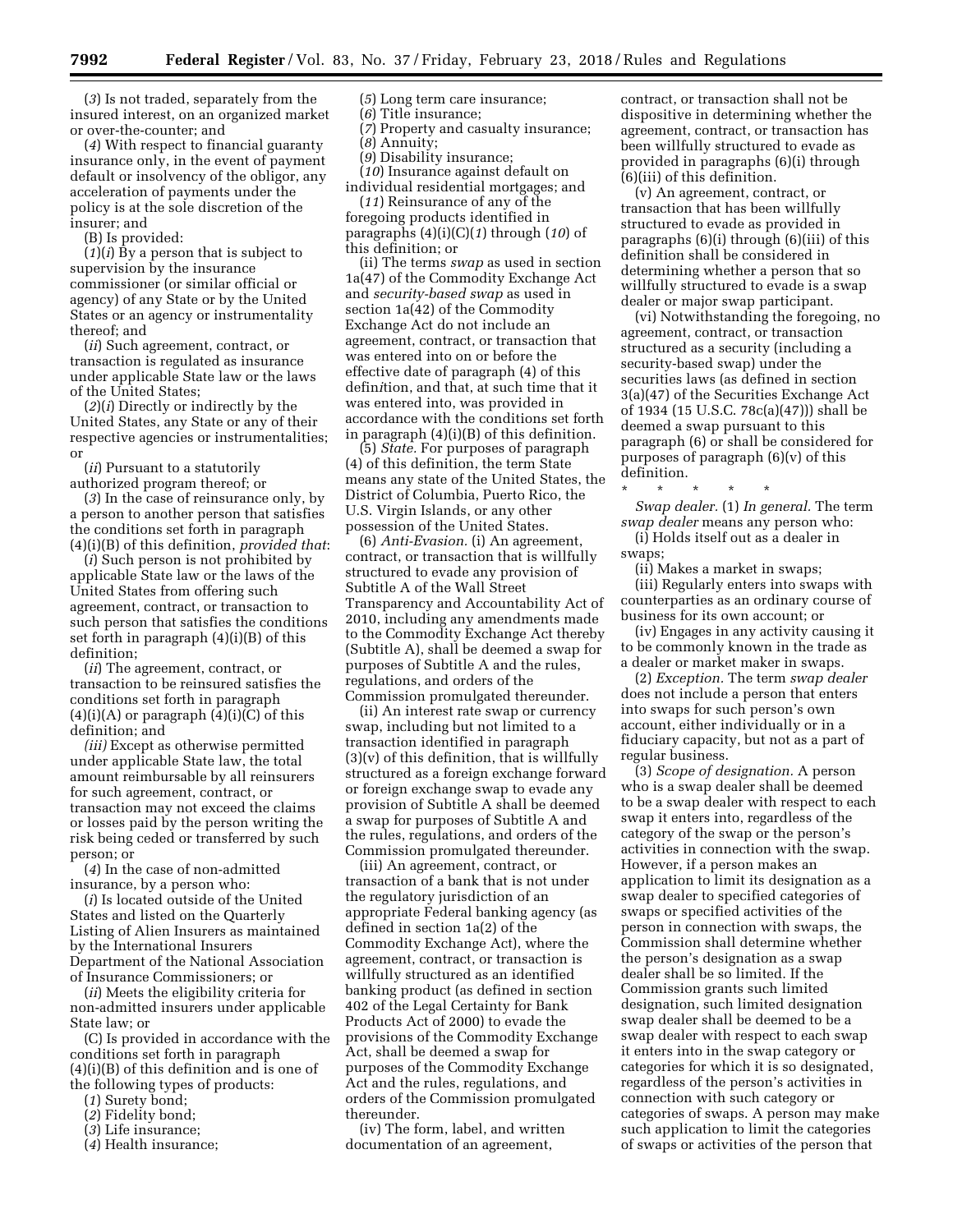are subject to its swap dealer designation at the same time as, or after, the person's initial registration as a swap dealer.

(4) *De minimis exception—*(i)(A) *In general.* Except as provided in paragraph (4)(vi) of this definition, a person that is not currently registered as a swap dealer shall be deemed not to be a swap dealer as a result of its swap dealing activity involving counterparties, so long as the swap positions connected with those dealing activities into which the person—or any other entity controlling, controlled by or under common control with the person—enters over the course of the immediately preceding 12 months (or following the effective date of final rules implementing section 1a(47) of the Act, 7 U.S.C. 1a(47), if that period is less than 12 months) have an aggregate gross notional amount of no more than \$3 billion, subject to a phase in level of an aggregate gross notional amount of no more than \$8 billion applied in accordance with paragraph (4)(ii) of this definition, and an aggregate gross notional amount of no more than \$25 million with regard to swaps in which the counterparty is a ''special entity'' (as that term is defined in section  $4s(h)(2)(C)$  of the Act, 7 U.S.C. 6s(h)(2)(C), and 23.401(c) of this chapter), except as provided in paragraph (4)(i)(B) of this definition. For purposes of this definition, if the stated notional amount of a swap is leveraged or enhanced by the structure of the swap, the calculation shall be based on the effective notional amount of the swap rather than on the stated notional amount.

(B) *Utility special entities.* (*1*) Solely for purposes of determining whether a person's swap dealing activity has exceeded the \$25 million aggregate gross notional amount threshold set forth in paragraph  $(4)(i)(A)$  of this definition for swaps in which the counterparty is a special entity, a person may exclude *utility operations-related swaps* in which the counterparty is a *utility special entity.* 

(*2*) For purposes of this paragraph (4)(i)(B), a *utility special entity* is a special entity, as that term is defined in section  $4s(h)(2)(C)$  of the Act, 7 U.S.C. 6s(h)(2)(C), and 23.401(c) of this chapter, that:

(*i*) Owns or operates electric or natural gas facilities, electric or natural gas operations or anticipated electric or natural gas facilities or operations;

(*ii*) Supplies natural gas or electric energy to other utility special entities;

(*iii*) Has public service obligations or anticipated public service obligations under Federal, State or local law or

regulation to deliver electric energy or natural gas service to utility customers; or

(*iv*) Is a Federal power marketing agency as defined in section 3 of the Federal Power Act, 16 U.S.C. 796(19).

(*3*) For purposes of this paragraph (4)(i)(B), a *utility operations-related swap* is a swap that meets the following conditions:

(*i*) A party to the swap is a utility special entity;

(*ii*) A utility special entity is using the swap to hedge or mitigate commercial risk as defined in § 50.50(c) of this chapter;

(*iii*) The swap is related to an exempt commodity, as that term is defined in section 1a(20) of the Act, 7 U.S.C. 1a(20), or to an agricultural commodity insofar as such agricultural commodity is used for fuel for generation of electricity or is otherwise used in the normal operations of the utility special entity; and

(*iv*) The swap is an electric energy or natural gas swap, or the swap is associated with: The generation, production, purchase or sale of natural gas or electric energy, the supply of natural gas or electric energy to a utility special entity, or the delivery of natural gas or electric energy service to customers of a utility special entity; fuel supply for the facilities or operations of a utility special entity; compliance with an electric system reliability obligation; or compliance with an energy, energy efficiency, conservation, or renewable energy or environmental statute, regulation, or government order applicable to a utility special entity.

(*4*) A person seeking to rely on the exclusion in paragraph (4)(i)(B)(*1*) of this definition may rely on the written representations of the utility special entity that it is a utility special entity and that the swap is a utility operationsrelated swap, as such terms are defined in paragraphs (4)(i)(B)(*2*) and (*3*) of this definition, respectively, unless it has information that would cause a reasonable person to question the accuracy of the representation. The person must keep such representation in accordance with § 1.31.

(ii) *Phase-in procedure and staff report*—(A) *Phase-in period.* For purposes of paragraph (4)(i) of this definition, except as provided in paragraph (4)(vi) of this definition, a person that engages in swap dealing activity that does not exceed the phasein level set forth in paragraph (4)(i) of this definition shall be deemed not to be a swap dealer as a result of its swap dealing activity until the *phase-in termination date* established as provided in paragraph (4)(ii)(C) or (D) of

this definition. The Commission shall announce the phase-in termination date on the Commission website and publish such date in the **Federal Register**.

(B) *Staff report.* No later than 30 months following the date that a swap data repository first receives swap data in accordance with part 45 of this chapter, the staff of the Commission shall complete and publish for public comment a report on topics relating to the definition of the term *swap dealer*  and the *de minimis* threshold. The report should address the following topics, as appropriate, based on the availability of data and information: The potential impact of modifying the *de minimis* threshold, and whether the *de minimis* threshold should be increased or decreased; the factors that are useful for identifying swap dealing activity, including the application of the dealertrader distinction for that purpose, and the potential use of objective tests or safe harbors as part of the analysis; the impact of provisions in paragraphs (5) and (6) of this definition excluding certain swaps from the dealer analysis, and potential alternative approaches for such exclusions; and any other analysis of swap data and information relating to swaps that the Commission or staff deem relevant to this rule.

(C) Nine months after publication of the report required by paragraph (4)(ii)(B) of this definition, and after giving due consideration to that report and any associated public comment, the Commission may either:

(*1*) Terminate the phase-in period set forth in paragraph  $(4)(ii)(A)$  of this definition, in which case the phase-in termination date shall be established by the Commission by order published in the **Federal Register**; or

(*2*) Determine that it is necessary or appropriate in the public interest to propose through rulemaking an alternative to the \$3 billion amount set forth in paragraph (4)(i) of this definition that would constitute a *de minimis* quantity of swap dealing in connection with transactions with or on behalf of customers within the meaning of section 1(a)(47)(D) of the Act, 7 U.S.C.  $1(a)(47)(D)$ , in which case the Commission shall by order published in the **Federal Register** provide notice of such determination, which order shall also establish the phase-in termination date.

(D) If the phase-in termination date has not been previously established pursuant to paragraph (4)(ii)(C) of this definition, then in any event the phasein termination date shall occur five years after the date that a swap data repository first receives swap data in accordance with part 45 of this chapter.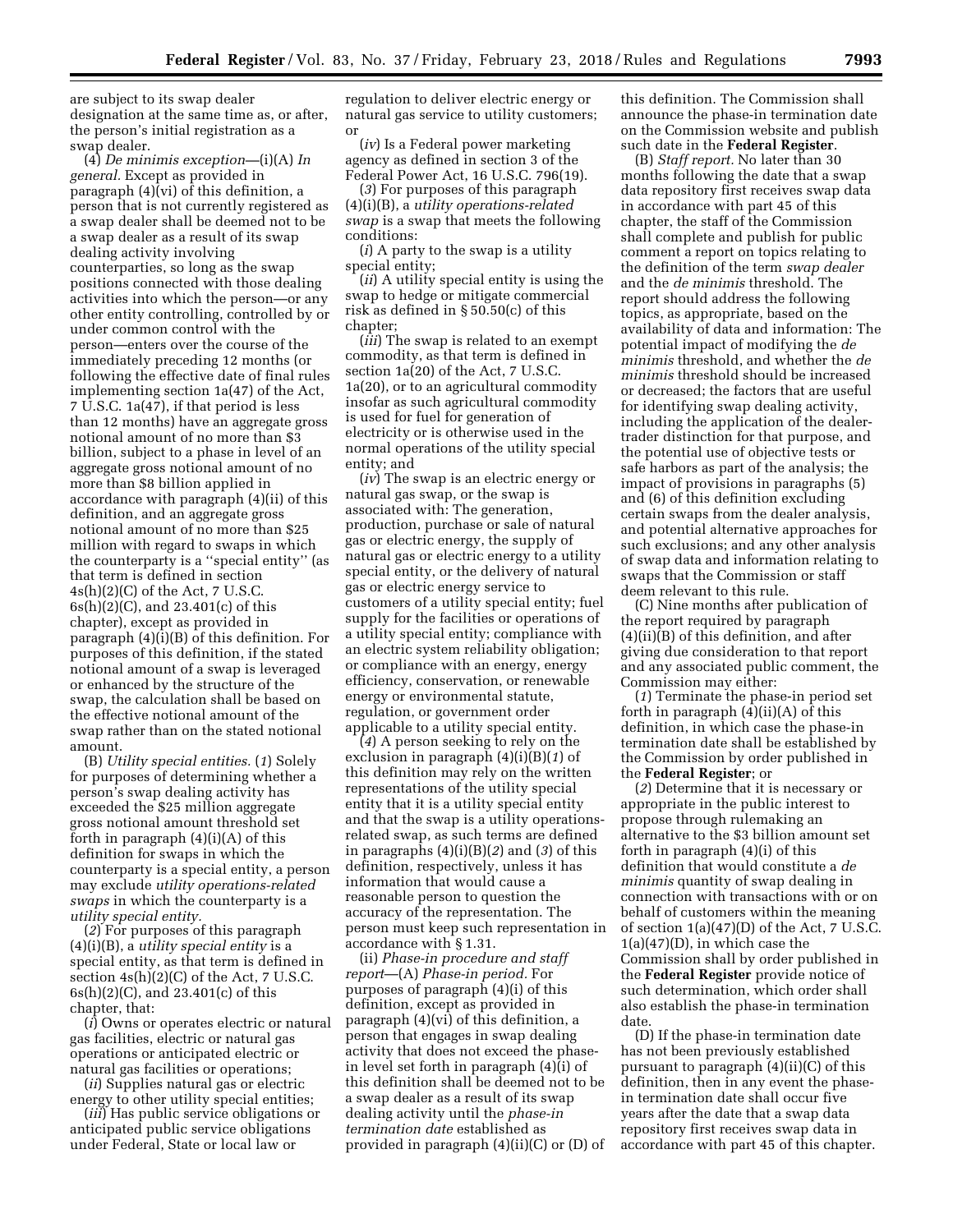(iii) *Registration period for persons that can no longer take advantage of the exception.* A person that has not registered as a swap dealer by virtue of satisfying the requirements of this paragraph (4) of the definition of swap dealer, but that no longer can take advantage of that *de minimis* exception, will be deemed not to be a swap dealer until the earlier of the date on which it submits a complete application for registration pursuant to section 4s(b) of the Act, 7 U.S.C. 6s(b), or two months after the end of the month in which that person becomes no longer able to take advantage of the exception.

(iv) *Applicability to registered swap dealers.* A person who currently is registered as a swap dealer may apply to withdraw that registration, while continuing to engage in swap dealing activity in reliance on this section, so long as that person has been registered as a swap dealer for at least 12 months and satisfies the conditions of paragraph (4)(i) of this definition.

(v) *Future adjustments to scope of the de minimis exception.* The Commission may by rule or regulation change the requirements of the *de minimis*  exception described in paragraphs (4)(i) through (iv) of this definition.

(vi) *Voluntary registration.*  Notwithstanding paragraph (4)(i) of this definition, a person that chooses to register with the Commission as a swap dealer shall be deemed to be a swap dealer.

(5) *Insured depository institution swaps in connection with originating loans to customers.* Swaps entered into by an insured depository institution with a customer in connection with originating a loan with that customer shall not be considered in determining whether the insured depository institution is a swap dealer.

(i) An insured depository institution shall be considered to have entered into a swap with a customer in connection with originating a loan, as defined in paragraphs (5)(ii) and (iii) of this definition, with that customer only if:

(A) The insured depository institution enters into the swap with the customer no earlier than 90 days before and no later than 180 days after the date of execution of the applicable loan agreement, or no earlier than 90 days before and no later than 180 days after any transfer of principal to the customer by the insured depository institution pursuant to the loan;

(B)(*1*) The rate, asset, liability or other notional item underlying such swap is, or is directly related to, a financial term of such loan, which includes, without limitation, the loan's duration, rate of interest, the currency or currencies in

which it is made and its principal amount;

(*2*) Such swap is required, as a condition of the loan under the insured depository institution's loan underwriting criteria, to be in place in order to hedge price risks incidental to the borrower's business and arising from potential changes in the price of a commodity (other than an excluded commodity);

(C) The duration of the swap does not extend beyond termination of the loan;

(D) The insured depository institution is:

(*1*) The sole source of funds to the customer under the loan;

(*2*) Committed to be, under the terms of the agreements related to the loan, the source of at least 10 percent of the maximum principal amount under the loan; or

(*3*) Committed to be, under the terms of the agreements related to the loan, the source of a principal amount that is greater than or equal to the aggregate notional amount of all swaps entered into by the insured depository institution with the customer in connection with the financial terms of the loan;

(E) The aggregate notional amount of all swaps entered into by the customer in connection with the financial terms of the loan is, at any time, not more than the aggregate principal amount outstanding under the loan at that time; and

(F) If the swap is not accepted for clearing by a derivatives clearing organization, the insured depository institution reports the swap as required by section 4r of the Act, 7 U.S.C. 6r (except as otherwise provided in section  $4r(a)(3)(A)$ , 7 U.S.C.  $6r(a)(3)(A)$ , or section  $4r(a)(3)(B)$ , 7 U.S.C.  $6r(a)(3)(B)$  of the Act).

(ii) An insured depository institution shall be considered to have originated a loan with a customer if the insured depository institution:

(A) Directly transfers the loan amount to the customer;

(B) Is a part of a syndicate of lenders that is the source of the loan amount that is transferred to the customer;

(C) Purchases or receives a participation in the loan; or

(D) Otherwise is the source of funds that are transferred to the customer pursuant to the loan or any refinancing of the loan.

(iii) The term loan shall not include:

(A) Any transaction that is a sham, whether or not intended to qualify for the exclusion from the definition of the term *swap dealer* in this rule; or

(B) Any synthetic loan, including, without limitation, a loan credit default swap or loan total return swap.

(6) *Swaps that are not considered in determining whether a person is a swap dealer*—(i) *Inter-affiliate activities.* In determining whether a person is a swap dealer, that person's swaps with majority-owned affiliates shall not be considered. For these purposes the counterparties to a swap are majorityowned affiliates if one counterparty directly or indirectly owns a majority interest in the other, or if a third party directly or indirectly owns a majority interest in both counterparties to the swap, where *majority interest* is the right to vote or direct the vote of a majority of a class of voting securities of an entity, the power to sell or direct the sale of a majority of a class of voting securities of an entity, or the right to receive upon dissolution or the contribution of a majority of the capital of a partnership.

(ii) *Activities of a cooperative.* (A) Any swap that is entered into by a cooperative with a member of such cooperative shall not be considered in determining whether the cooperative is a swap dealer, provided that:

(*1*) The swap is subject to policies and procedures of the cooperative requiring that the cooperative monitors and manages the risk of such swap;

(*2*) The cooperative reports the swap as required by section 4r of the Act, 7 U.S.C. 6r (except as otherwise provided in section 4r(a)(3)(A) of the Act, 7 U.S.C.  $6r(a)(3)(A)$  or section  $4r(a)(3)(B)$  of the Act, 7 U.S.C. 6r(a)(3)(B)); and

(*3*) If the cooperative is a cooperative association of producers, the swap is primarily based on a commodity that is not an excluded commodity.

(B) For purposes of this paragraph (6)(ii) of this definition, the term *cooperative* shall mean:

(*1*) A cooperative association of producers as defined in section 1a(14) of the Act, 7 U.S.C. 1a(14), or

(*2*) A person chartered under Federal law as a cooperative and predominantly engaged in activities that are financial in nature as defined in section 4(k) of the Bank Holding Company Act of 1956, 12 U.S.C. 1843(k).

(C) For purposes of this paragraph (6)(ii) of this definition, a swap shall be deemed to be entered into by a cooperative association of producers with a member of such cooperative association of producers when the swap is between a cooperative association of producers and a person that is a member of a cooperative association of producers that is itself a member of the first cooperative association of producers.

(iii) *Swaps entered into for the purpose of hedging physical positions.*  In determining whether a person is a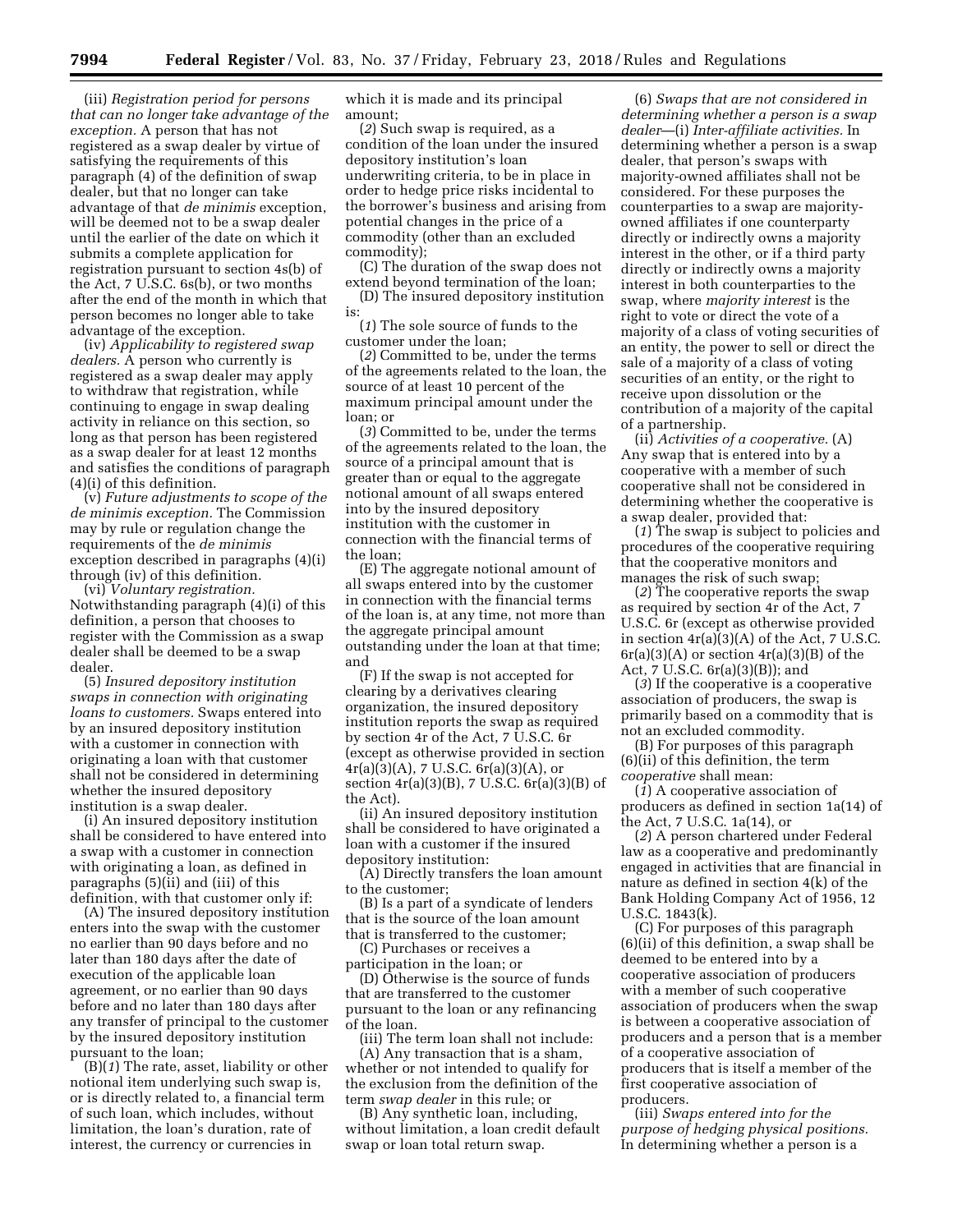swap dealer, a swap that the person enters into shall not be considered, if:

(A) The person enters into the swap for the purpose of offsetting or mitigating the person's price risks that arise from the potential change in the value of one or several—

(*1*) Assets that the person owns, produces, manufactures, processes, or merchandises or anticipates owning, producing, manufacturing, processing, or merchandising;

(*2*) Liabilities that the person owns or anticipates incurring; or

(*3*) Services that the person provides, purchases, or anticipates providing or purchasing;

(B) The swap represents a substitute for transactions made or to be made or positions taken or to be taken by the person at a later time in a physical marketing channel;

(C) The swap is economically appropriate to the reduction of the person's risks in the conduct and management of a commercial enterprise;

(D) The swap is entered into in accordance with sound commercial practices; and

(E) The person does not enter into the swap in connection with activity structured to evade designation as a swap dealer.

(iv) *Swaps entered into by floor traders.* In determining whether a person is a swap dealer, each swap that the person enters into in its capacity as a floor trader as defined by section 1a(23) of the Act or on or subject to the rules of a swap execution facility shall not be considered for the purpose of determining whether the person is a swap dealer if the person:

(A) Is registered with the Commission as a floor trader pursuant to § 3.11 of this chapter;

(B) Enters into swaps with proprietary funds for that trader's own account solely on or subject to the rules of a designated contract market or swap execution facility and submits each such swap for clearing to a derivatives clearing organization;

(C) Is not an affiliated person of a registered swap dealer;

(D) Does not directly, or through an affiliated person, negotiate the terms of swap agreements, other than price and quantity or to participate in a request for quote process subject to the rules of a designated contract market or a swap execution facility;

(E) Does not directly or through an affiliated person offer or provide swap clearing services to third parties;

(F) Does not directly or through an affiliated person enter into swaps that would qualify as hedging physical positions pursuant to paragraph (6)(iii) of this definition or *hedging or mitigating commercial risk* as defined in § 1.3 (except for any such swap executed opposite a counterparty for which the transaction would qualify as a bona fide hedging transaction);

(G) Does not participate in any market making program offered by a designated contract market or swap execution facility; and

(H) Notwithstanding the fact such person is not registered as a swap dealer, such person complies with §§ 23.201, 23.202, 23.203, and 23.600 of this chapter with respect to each such swap as if it were a swap dealer. \* \* \* \* \*

**§§ 1.17, 1.33, 1.46, 1.52, 1.55, 1.59, 1.63, 1.64, and 1.69 [Amended]** 

■ 3. In the table below, for each paragraph indicated in the left column, remove the cross-reference indicated in the middle column from wherever it appears in the paragraph, and add the cross-reference indicated in the right column:

| Paragraph           | Remove       | Add   |
|---------------------|--------------|-------|
|                     | $§ 1.3$ (mm) | § 1.3 |
| $1.17(b)(4)(ii)$    | § 1.3(y)     | § 1.3 |
|                     | \$1.3(d)     | § 1.3 |
| $1.17(b)(10)$       | \$1.3(v)     | § 1.3 |
| 1.17(c)(5)(xiii)(C) | $§ 1.3$ (rr) | § 1.3 |
| $1.33(a)(1)(iii)$   | $$1.3$ (rr)  | § 1.3 |
|                     | § 1.3(q)     | § 1.3 |
| 1.46(d)(2)<br>      | § 1.3(z)     | § 1.3 |
|                     | § 1.3(h)     | § 1.3 |
|                     | § 1.3(rrr)   | § 1.3 |
|                     | § 1.3(q)     | § 1.3 |
| 1.59(a)(1)          | § 1.3(ee)    | § 1.3 |
| 1.59(a)(1)          | § 1.3(d)     | § 1.3 |
| 1.63(a)(1)          | § 1.3(ee)    | § 1.3 |
| 1.63(a)(1)<br>      | § 1.3(d)     | § 1.3 |
| 1.64(a)(1)          | § 1.3(ee)    | § 1.3 |
| 1.64(a)(1)          | § 1.3(d)     | § 1.3 |
| 1.69(a)(7)<br>      | § 1.3(ee)    | § 1.3 |
| 1.69(a)(7)          | § 1.3(d)     | § 1.3 |

## **PART 3—REGISTRATION**

■ 4. The authority citation for part 3 continues to read as follows:

**Authority:** 5 U.S.C. 552, 552b; 7 U.S.C. 1a, 2, 6a, 6b, 6b–1, 6c, 6d, 6e, 6f, 6g, 6h, 6*i,* 6k, 6m, 6n, 6*o,* 6p, 6s, 8, 9, 9a, 12, 12a, 13b, 13c, 16a, 18, 19, 21, and 23, as amended by Title VII of Pub. L. 111–203, 124 Stat. 1376.

#### **§§ 3.10, 3.12, and 3.21 [Amended]**

■ 5. In the table below, for each paragraph indicated in the left column, remove the cross-reference indicated in the middle column from wherever it appears in the paragraph, and add the cross-reference indicated in the right column:

| Paragraph                                                                                                                                     | Remove                                                                                                     | Add                                                                  |
|-----------------------------------------------------------------------------------------------------------------------------------------------|------------------------------------------------------------------------------------------------------------|----------------------------------------------------------------------|
| 3.10(c)(1)<br>3.10(c)(2)(i)<br>3.10(c)(3)(i)<br>3.10(c)(3)(i)<br>3.10(c)(3)(i)<br>3.10(c)(4)(ii)<br>.<br>3.12(h)(1)(iv)<br>.<br>3.21(c)(2)(i) | \$1.3(y)<br>\$1.3(xx)<br>$$1.3$ (mm)<br>\$1.3(bb)<br>$§ 1.3$ (nn)<br>\$1.3(q)<br>$§ 1.3$ (aa)<br>\$1.3(yy) | § 1.3<br>§ 1.3<br>§ 1.3<br>§ 1.3<br>§ 1.3<br>§ 1.3<br>§ 1.3<br>§ 1.3 |
|                                                                                                                                               |                                                                                                            |                                                                      |

# **PART 4—COMMODITY POOL OPERATORS AND COMMODITY TRADING ADVISORS**

■ 6. The authority citation for part 4 continues to read as follows:

**Authority:** 7 U.S.C. 1a, 2, 6(c), 6b, 6c, 6l, 6m, 6n, 6o, 12a, and 23.

■ 7. In § 4.5, revise paragraph (c)(2)(iii)(A) and the introductory text of paragraph (c)(2)(iii)(B) introductory text to read as follows:

#### **§ 4.5 Exclusion for certain otherwise regulated persons from the definition of the term** ''**commodity pool operator.**''

- \* \* \* \* \*
	- (c) \* \* \*
	- $(2) * * * *$
	- $(iii) * * * *$

(A) Will use commodity futures or commodity options contracts, or swaps solely for bona fide hedging purposes within the meaning and intent of the definition of bona fide hedging transactions and positions for excluded commodities in §§ 1.3 and 151.5 of this chapter; Provided however, That, in addition, with respect to positions in commodity futures or commodity options contracts, or swaps which do not come within the meaning and intent of the definition of bona fide hedging transactions and positions for excluded commodities in §§ 1.3 and 151.5 of this chapter, a qualifying entity may represent that the aggregate initial margin and premiums required to establish such positions will not exceed five percent of the liquidation value of the qualifying entity's portfolio, after taking into account unrealized profits and unrealized losses on any such contracts it has entered into; and, Provided further, That in the case of an option that is in-the-money at the time of the purchase, the in-the-money amount as defined in  $\S 190.01(x)$  of this chapter may be excluded in computing such five percent; or

(B) The aggregate net notional value of commodity futures, commodity options contracts, or swaps positions not used solely for bona fide hedging purposes within the meaning and intent of the definition of bona fide hedging transactions and positions for excluded commodities in §§ 1.3 and 151.5 of this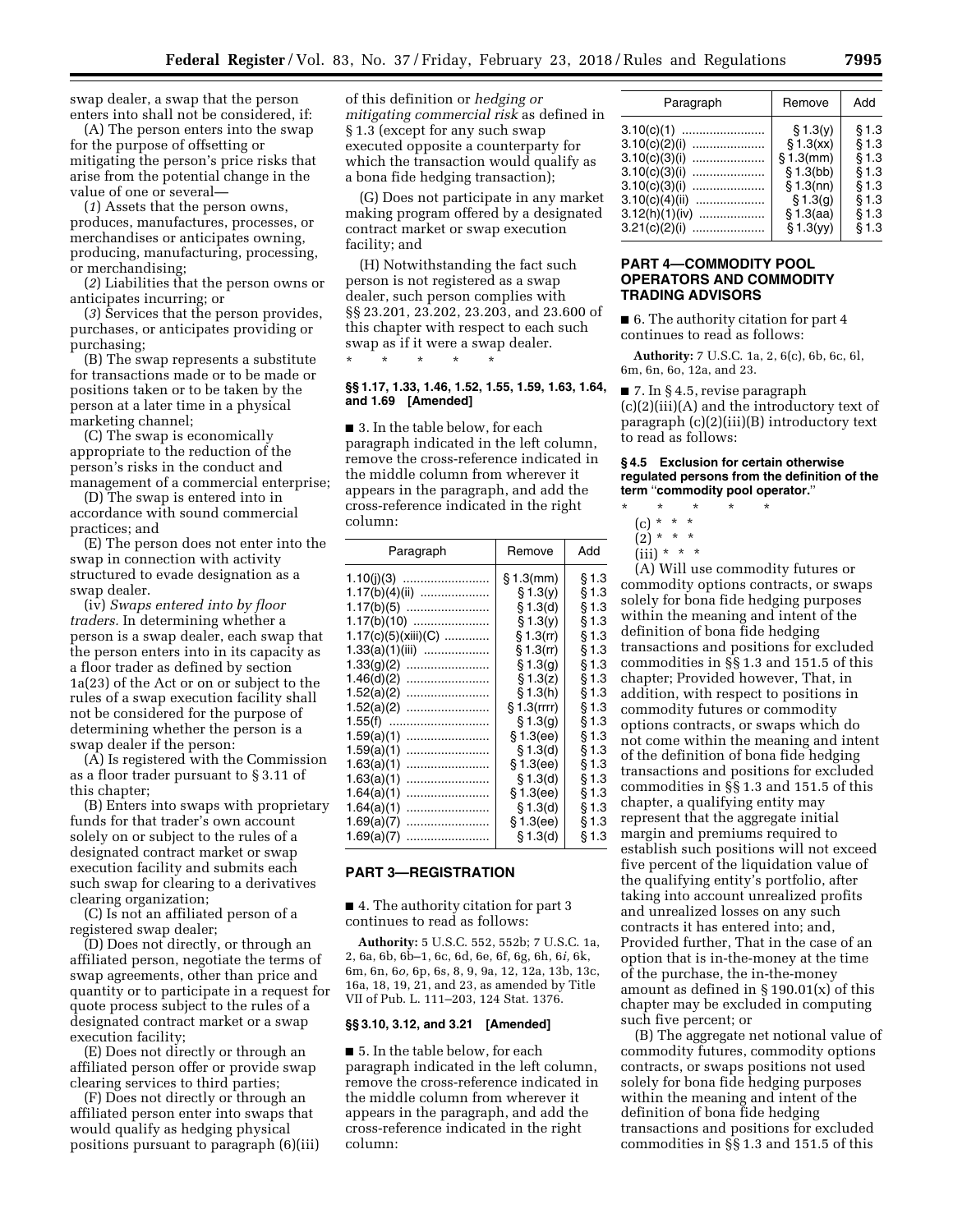**7996 Federal Register** / Vol. 83, No. 37 / Friday, February 23, 2018 / Rules and Regulations

chapter determined at the time the most recent position was established, does not exceed 100 percent of the liquidation value of the pool's portfolio, after taking into account unrealized profits and unrealized losses on any such positions it has entered into. For purposes of this paragraph: \* \* \* \* \*

# **PART 5—OFF-EXCHANGE FOREIGN CURRENCY TRANSACTIONS**

■ 8. The authority citation for part 5 continues to read as follows:

**Authority:** 7 U.S.C. 1a, 2, 6, 6a, 6b, 6c, 6d, 6e, 6f, 6g, 6h, 6i, 6k, 6m, 6n, 6o, 8, 9, 9a, 12, 12a, 13b, 13c, 16a, 18, 19, 21, and 23.

# **§ 5.5 [Amended]**

■ 9. In the table below, for each paragraph indicated in the left column, remove the cross-reference indicated in the middle column from wherever it appears in the paragraph, and add the cross-reference indicated in the right column:

| Paragraph | Remove      | Add         |
|-----------|-------------|-------------|
|           | $$1.3$ (mm) | <b>§1.3</b> |

# **PART 15—REPORTS—GENERAL PROVISIONS**

■ 10. The authority citation for part 15 continues to read as follows:

**Authority:** 7 U.S.C. 2, 5, 6a, 6c, 6f, 6g, 6i, 6k, 6m, 6n, 7, 7a, 9, 12a, 19, and 21, as amended by Title VII of the Dodd-Frank Wall Street Reform and Consumer Protection Act, Pub. L. 111–203, 124 Stat. 1376 (2010).

#### **§§ 15.00 and 15.01 [Amended]**

■ 11. In the table below, for each paragraph indicated in the left column, remove the cross-reference indicated in the middle column from wherever it appears in the paragraph, and add the cross-reference indicated in the right column:

| Paragraph     | Remove    | Add   |
|---------------|-----------|-------|
| 15.00(e)      | \$1.3(k)  | § 1.3 |
| 15.00(e)      | \$1.3(ii) | § 1.3 |
| $15.00(n)$    | \$1.3(t)  | § 1.3 |
| $15.01(d)(1)$ | \$1.3(z)  | \$1.3 |

# **PART 18—REPORTS BY TRADERS**

■ 12. The authority citation for part 18 continues to read as follows:

**Authority:** 7 U.S.C. 2, 4, 5, 6a, 6c, 6f, 6g, 6i, 6k, 6m, 6n, 6t, 12a, and 19.

## **Appendix A to Part 18 [Amended]**

■ 13. Amend Appendix A to Part 18 as follows:

■ a. In instruction paragraph 15, under the heading Swaps Participation

Indicators, remove ''§ 1.3(ppp)'' and add in its place ''§ 1.3''; and ■ b. In instruction paragraph 16, under the heading Swaps Participation Indicators, remove ''§ 1.3(qqq)'' and add in its place ''§ 1.3''.

# **PART 19—REPORTS BY PERSONS HOLDING BONA FIDE HEDGE POSITIONS AND BY MERCHANTS AND DEALERS IN COTTON**

■ 14. The authority citation for part 19 continues to read as follows:

**Authority:** 7 U.S.C. 6g(a), 6i, and 12a(5).

■ 15. Revise the part heading for part 19 to read as set forth above.

#### **§ 19.00 [Amended]**

■ 16. In the table below, for each paragraph indicated in the left column, remove the cross-reference indicated in the middle column from wherever it appears in the paragraph, and add the cross-reference indicated in the right column:

| Paragraph     | Remove                        | Add   |
|---------------|-------------------------------|-------|
| $19.00(a)(1)$ | § 1.3(z)                      | § 1.3 |
|               | $\check{S}$ 1.3 $\check{z}$ ) | \$1.3 |

# **PART 23—SWAP DEALERS AND MAJOR SWAP PARTICIPANTS**

■ 17. The authority citation for part 23 continues to read as follows:

**Authority:** 7 U.S.C. 1a, 2, 6, 6a, 6b, 6b–1, 6c, 6p, 6r, 6s, 6t, 9, 9a, 12, 12a, 13b, 13c, 16a, 18, 19, 21.

Section 23.160 also issued under 7 U.S.C. 2(i); Sec. 721(b), Pub. L. 111–203, 124 Stat. 1641 (2010).

#### **§ 23.22 [Amended]**

■ 18. In the table below, for each paragraph indicated in the left column, remove the cross-reference indicated in the middle column from wherever it appears in the paragraph, and add the cross-reference indicated in the right column:

| Paragraph            | Remove       | Add   |  |
|----------------------|--------------|-------|--|
| 23.22(a)<br>$\cdots$ | \$1.3(aa)(6) | § 1.3 |  |

# **PART 30—FOREIGN FUTURES AND FOREIGN OPTIONS TRANSACTIONS**

■ 19. The authority citation for part 30 continues to read as follows:

**Authority:** 7 U.S.C. 1a, 2, 6, 6c, and 12a, unless otherwise noted.

# **§§ 30.1 and 30.4 [Amended]**

■ 20. In the table below, for each paragraph indicated in the left column, remove the cross-reference indicated in the middle column from wherever it

appears in the paragraph, and add the cross-reference indicated in the right column:

| Paragraph                           | Remove                                                  | Add                     |
|-------------------------------------|---------------------------------------------------------|-------------------------|
| $30.1(c)$                           | paragraph (y) of<br>§ 1.3.                              | § 1.3                   |
| $30.1(e)$<br>$30.1(f)$<br>$30.4(a)$ | $§ 1.3$ (ss)<br>$$1.3(y)$<br>paragraph (y) of<br>\$1.3. | § 1.3<br>§ 1.3<br>§ 1.3 |

## **Appendix B to Part 30 [Amended]**

■ 21. Amend Appendix B to Part 30 as follows:

■ a. In paragraph 1, in the second sentence, remove ''Rule 1.3(rr)'' and add in its place " $\S 1.3$ ".

■ b. In footnote 1, in the first sentence, remove ''paragraph (y) of [Rule 1.3]'' and add in its place ''§ 1.3''.

# **PART 38—DESIGNATED CONTRACT MARKETS**

■ 22. The authority citation for part 38 continues to read as follows:

**Authority:** 7 U.S.C. 1a, 2, 6, 6a, 6c, 6d, 6e, 6f, 6g, 6i, 6j, 6k, 6l, 6m, 6n, 7, 7a–2, 7b, 7b– 1, 7b–3, 8, 9, 15, and 21, as amended by the Dodd-Frank Wall Street Reform and Consumer Protection Act, Pub. L. 111–203, 124 Stat. 1376.

# **Appendix B to Part 38 [Amended]**

■ 23. In Appendix B to Part 38, under the heading Core Principle 16 of section 5(d) of the Act: CONFLICTS OF INTEREST, in paragraph (b)(2)(ii)(B), remove  $(1.3(q)$ " and add in its place ''§ 1.3 of this chapter''.

# **PART 39—DERIVATIVES CLEARING ORGANIZATIONS**

■ 24. The authority citation for part 39 continues to read as follows:

**Authority:** 7 U.S.C. 2, 7a–1, and 12a; 12 U.S.C. 5464; 15 U.S.C. 8325.

#### **§§ 39.1, 39.2, 39.4, 39.9, 39.30, and 39.37 [Amended]**

■ 25. In the table below, for each section or paragraph indicated in the left column, remove the cross-reference indicated in the middle column from wherever it appears in the section or paragraph, and add the cross-reference indicated in the right column:

| Section/paragraph | Remove      | Add   |
|-------------------|-------------|-------|
|                   | § 1.3(d)    | \$1.3 |
|                   | \$1.3(d)    | § 1.3 |
|                   | \$1.3(vv)   | § 1.3 |
|                   | \$1.3(d)    | § 1.3 |
| 39.30(a)          | \$1.3(d)    | § 1.3 |
| $39.37(d)(1)$     | § 1.3(iii)  | § 1.3 |
| $39.37(d)(3)$     | $$1.3$ (rr) | § 1.3 |